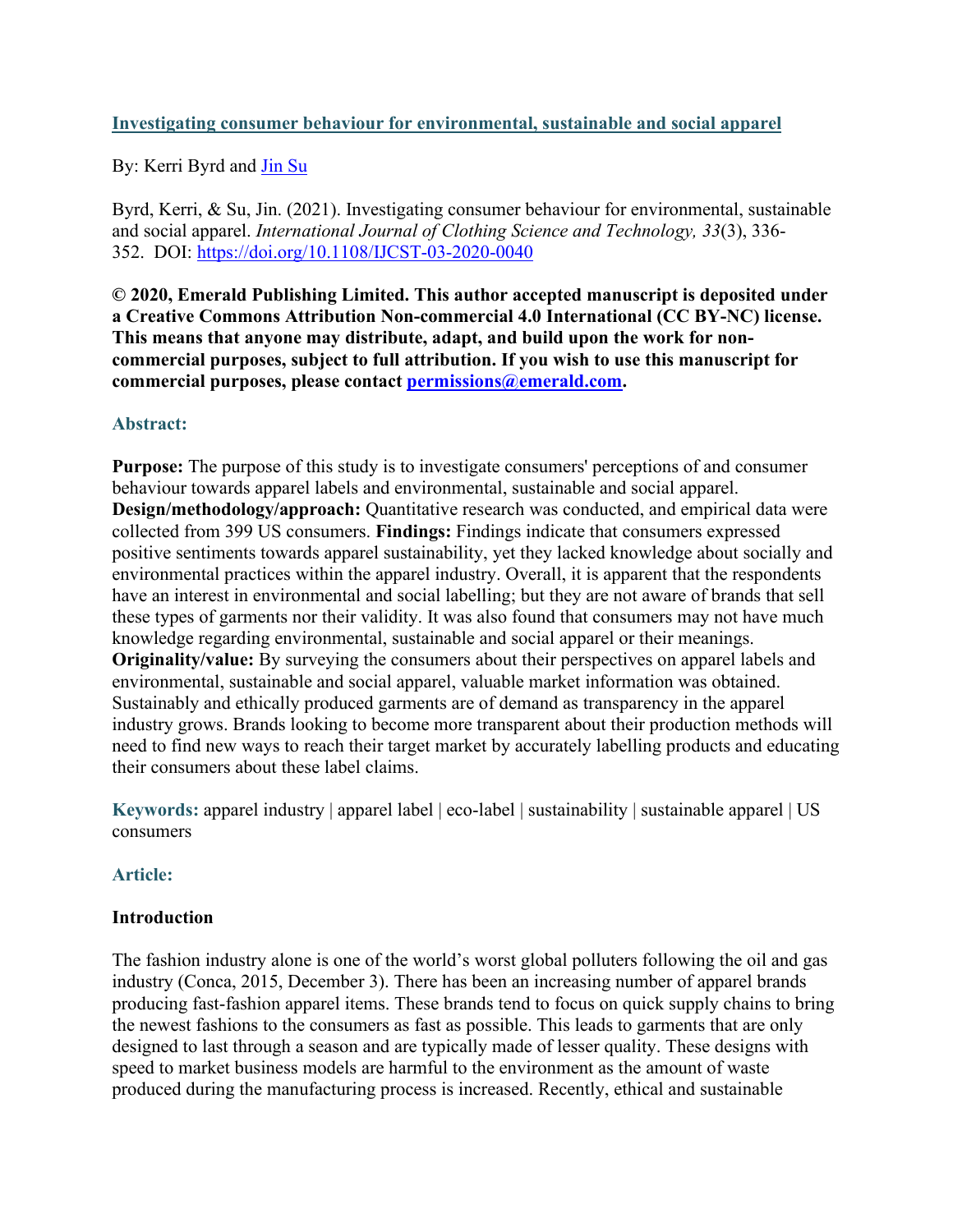initiatives are growing more common within the apparel market, along with an increase in consumer interest in purchasing from companies that are transparent and uphold sustainable and ethical practices. Apparel labelling is one of the main ways that a consumer can learn about the products they are interested in purchasing. Many companies are recognizing the opportunity to connect with consumers through social media platforms such as Instagram and YouTube to educate consumers about apparel labelling and strengthen brand loyalty. Brands looking to be successful in sustainable apparel production will need to both educate consumers about their Corporate Social Responsibility (CSR) values and market their products appropriately with the justified value of being made ethically and sustainably.

According to McKinsey and Company's report entitled "The State of Fashion 2020" (Amed *et al.*, 2019), sustainability and transparency are the topics that consumers have rising concerns about and are pressuring apparel brands to make a change. Apparel brands are responding to consumer interest in transparency on issues such as product origin, production methods and environmental impacts (Hustvedt and Bernard, 2008). This has led to an increasing amount of sustainable and ethical fashion being designed and produced.

Eco-labels allow consumers to learn more about the origins and production methods of a garment of clothing. It can be confusing and difficult to make environmentally responsible purchase decisions by simply looking at a textile product. Consumers looking to purchase these types of garments should consider the fibre production, product manufacturing process and what will happen to the garment during and after its useful life (Chen and Burns, 2006). Eco-labels are being introduced into the market, which requires manufacturers to meet specific requirements before they can call their products "green" or ethically produced (Bocken and Allwood, 2012). Eco-labels may include claims such as made in the USA, 100% cotton, organic, ethically sourced, recycled, environmentally friendly, recycled materials, locally produced, good working conditions and/or fair trade.

There is a lack of relevant research on consumers' perspective of apparel labelling regarding sustainability and ethical production. The purpose of this study is to explore how consumers, including different age groups, are shaping the current and future sustainable apparel marketplace. This study focuses on consumer consciousness about the information on apparel labels (Goswami, 2008). Findings from this study will provide vital information for the industry in that the data collected express consumers' behaviour and beliefs regarding environmental and social garment labelling. In the following section, the relevant literature review and the research questions are presented. Subsequently, the research method is described, followed by data analysis and results. Finally, the paper discusses the results, implications and future study directions.

#### **Literature review**

The State of sustainable and ethical fashion

The current state of the apparel industry is quickly changing as brands aim to keep up with the demands of the consumer marketplace. John Anderson, President and CEO of Levi Strauss and C.O., states that "For the fashion industry to be sustainable economically, it must be sustainable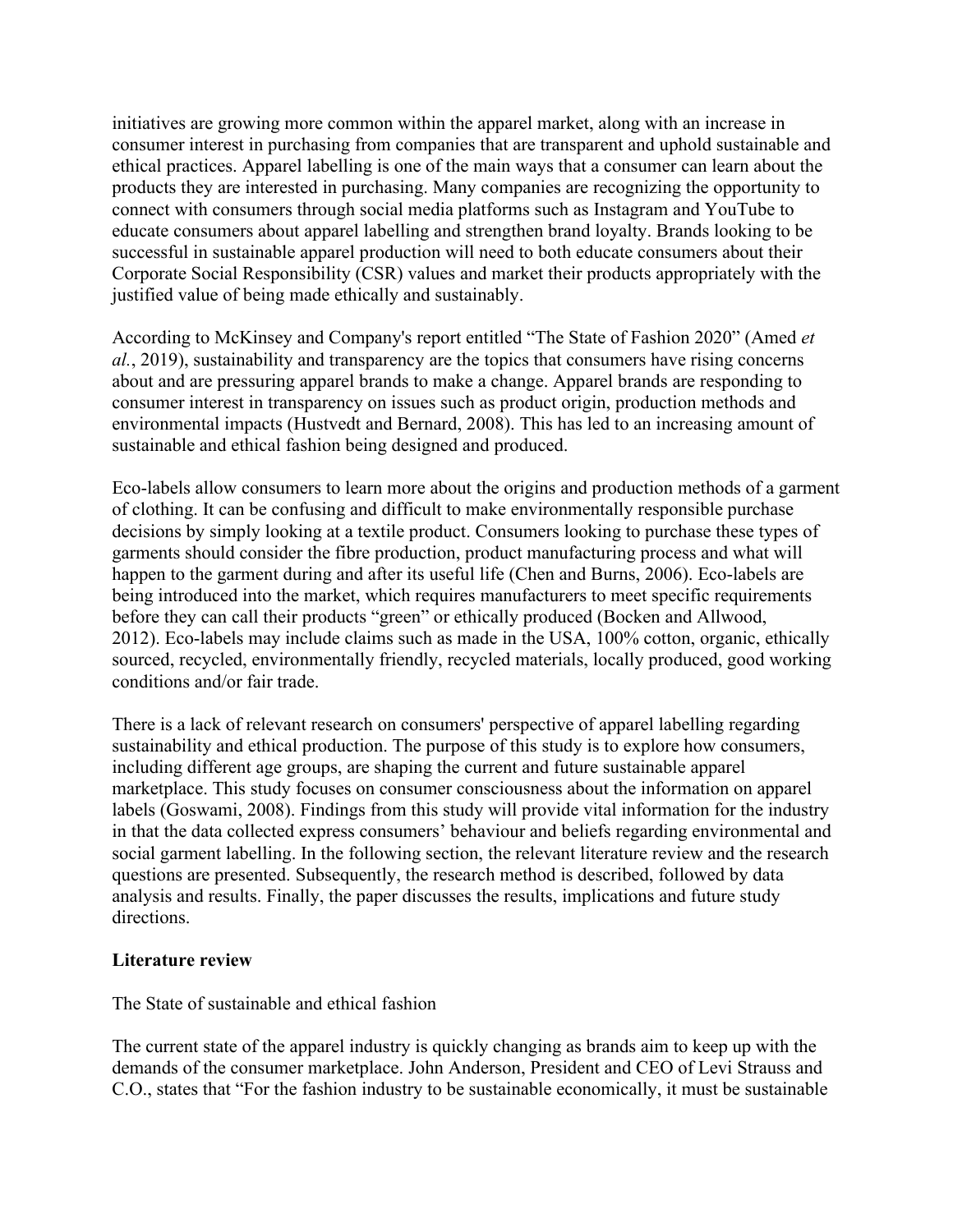socially and environmentally too" (Forum for the Future, 2019). Companies have many opportunities to keep up with the fast-paced market; this can be done by listening to consumer desires and acting upon them through transparency. They will need to focus on consumer wants, such as taking an active stance on social issues, sustainability and demands for transparency.

The apparel and textile industries are among the top leaders in social and environmental issues, which have led to increased attention and concern surrounding the sustainability topic. Consumers need to have a base knowledge of these issues in order to make prepared and informed purchase decisions. With this knowledge, they can change their attitudes regarding sustainable apparel and, therefore, their purchase behaviour (Su *et al.*, 2019). Younger generations specifically are becoming more aware of environmental issues along with the impact that apparel consumption has due to their connection and usage of the Internet and various social media.

Apparel production not only causes environmental issues such as pollution and energy consumption but also lends itself to several social issues that must be addressed when discussing the impact of the industry. These issues include but are not limited to working conditions, working hours, child labour and exploitation. Many of these issues have been brought to light through Rana Plaza disaster in Bangladesh which killed more than 1,100 people (Amed *et al.*, 2018). Due to the surrounding news and broadcasting of the event, consumers are increasingly demanding to know where and how their products are being made (Amed *et al.*, 2018).

CSR is the practice of companies addressing and reporting sustainability-related issues. Factors that affect US consumer's intentions to patronize retail apparel brands engaged in CSR practices were studied by Diddi and Niehm (2017). Their findings suggested that moral norms, subjective norms and attitudes were all important predictors of the US consumer's intention to patronize retail apparel brands engaged in CSR. They also proposed that for retail apparel brands to increase consumer awareness of their socially responsible business practices, they should integrate CSR-related information in their strategic marketing activities (Diddi and Niehm, 2017). This indicates that consumers are willing to patronize retailers that are engaged in socially responsible business practices. However, the literature indicates that generation Y or the millennial generation are more sceptical about apparel labels and promotional CSR messages than other previous generations (Bhaduri and Ha-Brookshire, 2011).

# Apparel labelling

Labelling is only one step in the entire process of producing and consumption of a garment; however, such labelling has the ability to inform consumers of the products origins and also provide information about how to care for the garment in order for it to have less impact on the environment throughout the garment's lifetime (Thomas, 2018). The International Association of Textile Care Labelling has developed a series of label instructions entitled Clevercare™. This labelling system advises consumers on ways that they can care for their garments in a more environmentally conscious manner (Ginetex, 2019; Thomas, 2018).

Labelling systems such as the one outlined above are beneficial in reducing the negative environmental impacts that come along with apparel consumption. This further provides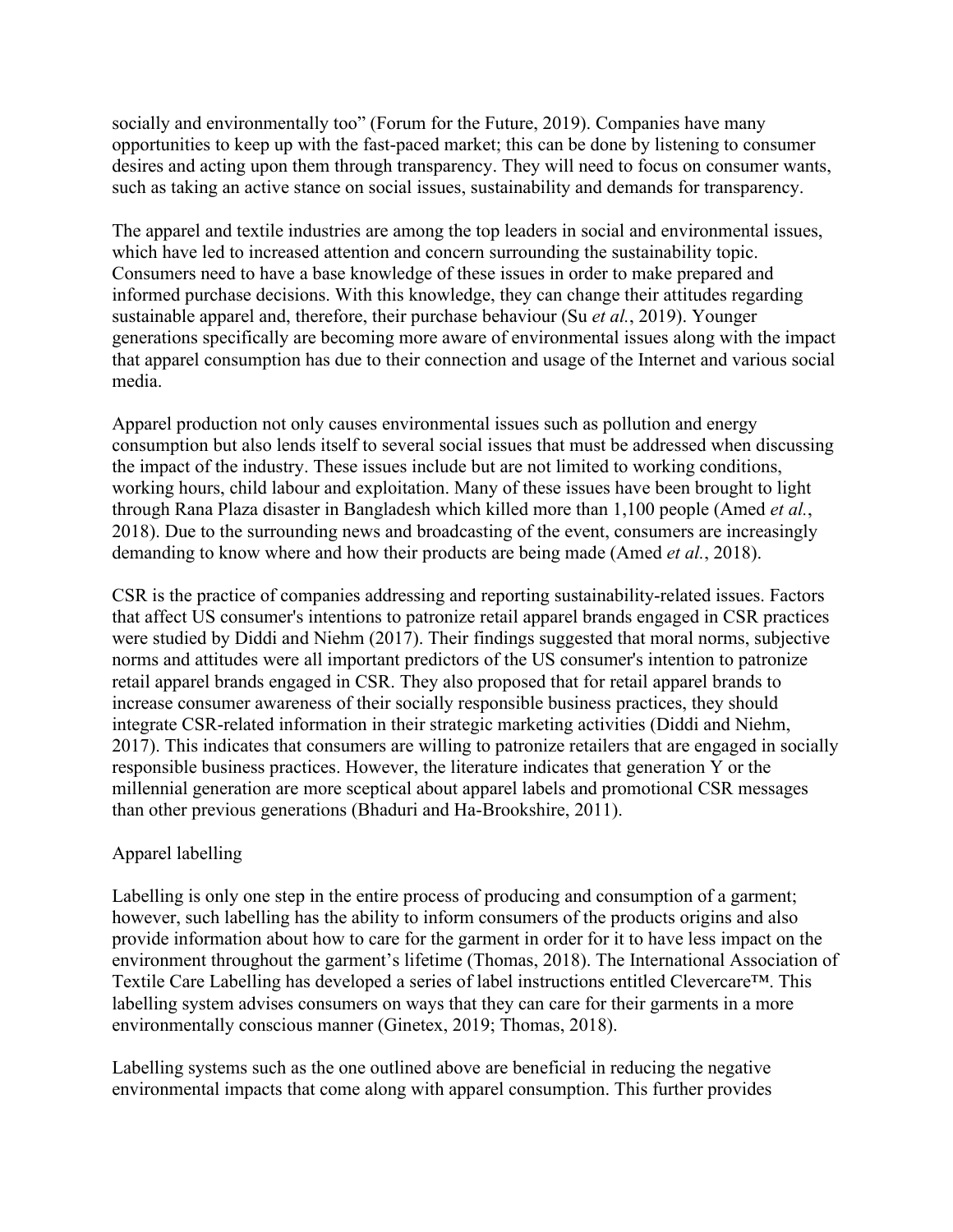information to consumers regarding how to care for their garments to create a more sustainable future.

While many brands are changing their production methods to become more transparent regarding their sustainable practices, not all companies are doing the right thing. Research has found that consumers may form negative attributions about the motives of the company when they see discrepant green advertising and corporate performance (Nyilasy *et al.*, 2014). This indicates further the importance of brand transparency to increase consumer trust in a firm's initiatives. Sustainable apparel labels, including environmental and social labels, will need to be accurate and trustworthy to add value to customers during the purchase decision.

### Eco-labelling programs

With the emergence of consumer demand for transparency concerning where their clothes are coming from and how they are being produced, many eco-label programs were created internationally to provide meaningful information to the consumers regarding the social and environmental aspects of the product. The purpose of eco-labelling is to make it easier to identify less harmful and more sustainably preferable alternatives to purchasers. Eco-terms frequently used in the current marketplace include: environmentally friendly, eco-conscious, eco-friendly, nature-friendly, ethical, organic, sustainable, green, responsible, ecologically clean, envirosafe and ecologically innocuous (Hahn-Petersen, 2018). These terms are used to describe products that claim to cause reduced or no harm to the environment. There is a concern that this creates confusion for the consumers due to a lack of specificity and credibility. However, there are multiple labelling programs that are credible and provide accurate information, such as those discussed below.

The Eco-label Index is a global directory of eco-labels that provides reliable and accessible information to help buyers and sellers use labels more effectively. There are currently over 450 eco-labels in 199 countries and covering 25 industry sectors according to the eco-label index (Ecolabel Index, 2019). This provides clarity and direction for consumers to learn more about labelling programs that are trustworthy within a multitude of programs offering unclear and unregulated labels. It is common for environmental labelling used on products with the intention of providing information on their environmental characteristics to include different categories (D'Souza *et al.*, 2007). For example, in Australia, there are different classifications of environmental labels, Type I, Type II and Type III developed by the Strategic Advisory Group (D'Souza *et al.*, 2007). Type I labelling deals with third party assessments of the firm's environmental standards. Stakeholders are responsible for setting the criteria using a process that involves the industry and consumers. Once the product reaches the threshold it then qualifies for the label. This is more reliable to consumers due to the party using an independent verification process beyond that of the manufactures' claims. Type II labelling refers to labels which include general claims in written or symbolic form, such as "recyclable" and/or "ozone friendly". This type of labels is often seen on product labels for marketing communication. Type III environmental labelling is a more in-depth version of Type I labelling in that it requires testing by an independent third party who collects life cycle inventory data and assesses it against natural indicators such as air emissions and energy usage (D'Souza *et al.*, 2007).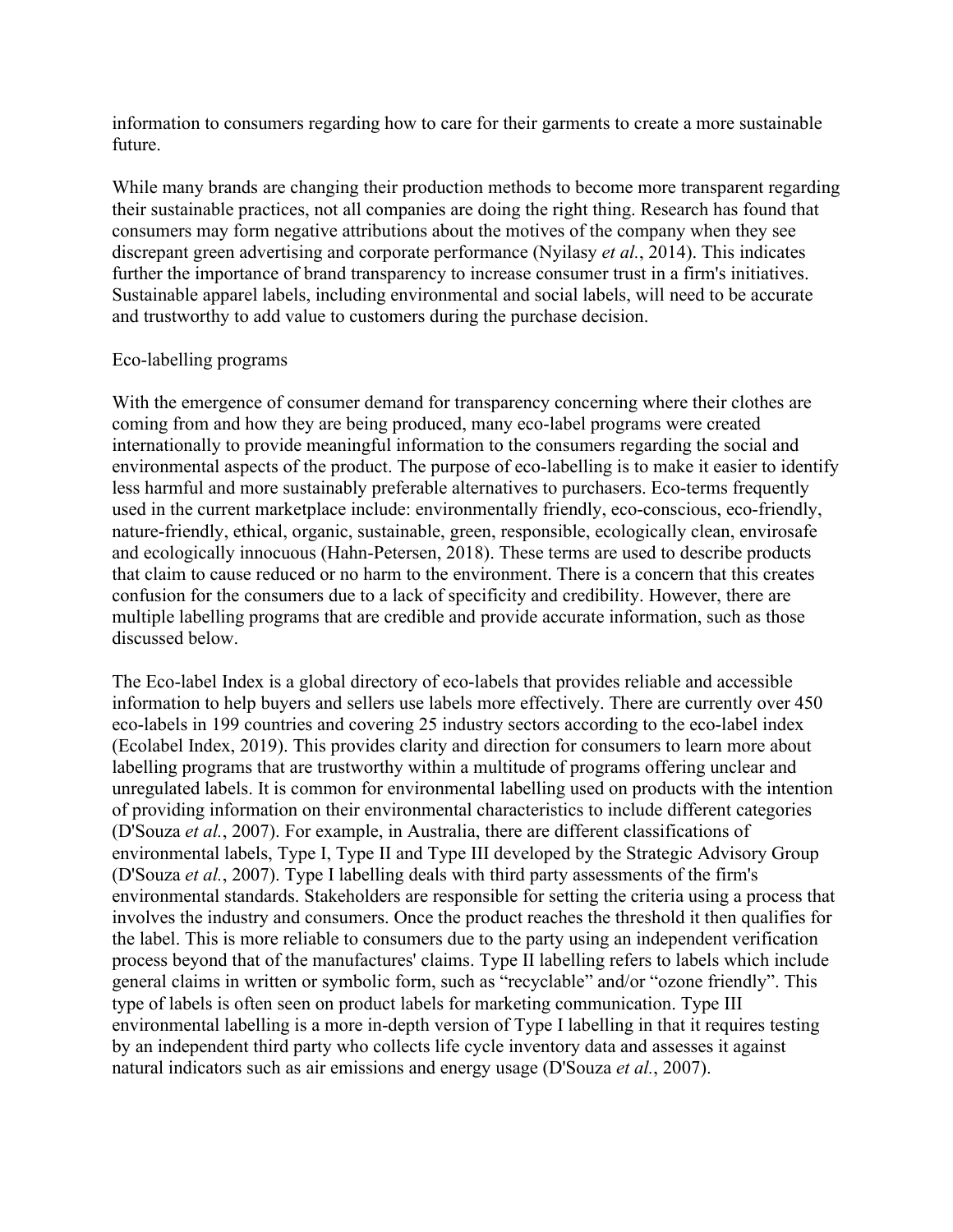Although labelling programs such as the one described above provide credible labelling within the marketplace, it has been found that consumers have poor knowledge of eco-labelling and are only aware of generic labelling using terms such as "biodegradable" and "recyclable" (D'Souza *et al.*, 2007). Promoting eco-labelling programs and standards are key to creating further transparency and upholding sustainable and ethical practices within the apparel industry. The below programs are leaders in the apparel industry. Not only do they focus on providing labelling systems, but they also support and promote sustainable and ethical manufacturing beginning at the farm where the fibres are produced and ending at the end consumers.

The Better Cotton Initiative. The Better Cotton Initiative (BCI) is a not-for-profit organization that aims to make global cotton production better for the individuals who produce it and better for the environment in which it grows. They are the largest cotton sustainability program in the world and partner with over two million cotton farmers in 21 countries (Better Cotton Initiative (BCI), 2019). The BCI works with a diverse range of stakeholders across the world and throughout the supply chain to promote measurable improvements for the environment and economies of cotton-producing areas (Better Cotton Initiative (BCI), 2019).

Fairtrade. Fairtrade is a program that strives to alleviate poverty and provide sustainable development for farmers. Fairtrade takes a holistic approach to create long-term partnerships that lead to sustainable and decent livelihoods for the workers and farmers that produce many popular products (Fair Trade USA, 2019). Fairtrade works to set standards to raise the bar on social, economic and environmental standards. The Fairtrade mark is one of the most widely recognized ethical certification labels worldwide (GlobeScan, 2019).

The Oeko-Tex Standard 100. Standard 100 by Oeko-tex is one of the world's best-known labels for textiles tested for harmful substances. (OEKO-TEX, 2019). If a textile carries this label, it signifies that every component has been tested for harmful substances and is harmless in human ecological terms. Every part of an article must comply with the test criteria to gain this label's approval from the coating and outer material to the stitching and zipper (OEKO-TEX, 2019). Their tests are globally standardized and updated at least once a year to stay current with new scientific information (OEKO-TEX, 2019).

The Global Organic Textile Standard. The Global Organic Textile Standard (GOTS) is a leading textile processing standard worldwide for organic fibres and is backed up by independent certification of the entire textile supply chain (The Global Organic Textile Standard (GOTS), 2020). The aim of this standard is to define requirements that ensure textiles are organic from harvesting to socially and environmental manufacturing and then labelled accurately to provide credibility to the end consumers. This standard covers all stages of the supply chain to ensure that textiles are made from at least 70% certified organic natural fibres (The Global Organic Textile Standard (GOTS), 2020).

The Global Recycled Standard. The Global Recycle Standard (GRS) was developed by Control Union Certification in 2008 and turned over to the Textile Exchange in 2011 (Control Union Certifications, 2019). The GRS is an international standard that sets requirements for third-party certification of recycled content, social and environmental practices and chemical restrictions. Their objectives include defining requirements to ensure accurate content claims and good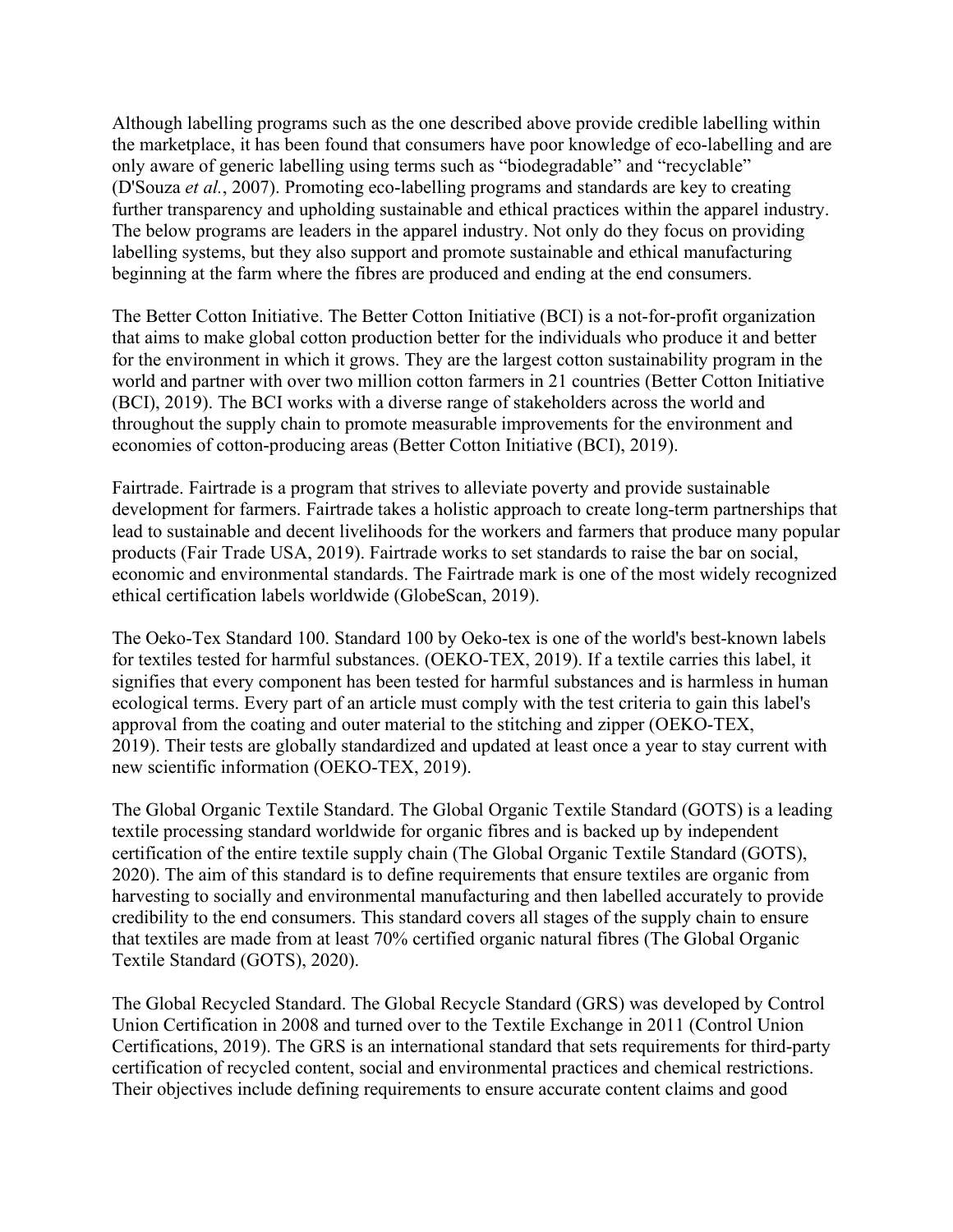working conditions and that harmful environmental and chemical impacts are minimized throughout the manufacturing process (Control Union Certifications, 2019).

Consumer perceptions of and knowledge about sustainable apparel products

Consumer knowledge of apparel sustainability and related issues such as sustainable fibres and ethical working conditions is associated with their attitude towards sustainable apparel products and brands (Su *et al.*, 2019). Park and Kim (2016) state that it is impossible for the average consumer to differentiate apparel firms' authentic efforts to enhance sustainability and greenwashed messages for marketable solutions. Knowledgeable consumers are more likely to better understand the environmental and social problems created by the business of fast fashion (Park and Kim, 2016).

Transparency has become an increasingly important issue for consumers who want to support brands that are doing good in the world. It was found that 42% of millennials say that they want to know what goes into products and how they are made before they make a purchase decision (Amed *et al.*, 2018). Consumers are becoming more aware of how and where their clothing is being produced and therefore are in search of this information from apparel brands. However, there is still a lack of consumer knowledge regarding socially responsible practices in the apparel industry, yet consumers expressed positive sentiments towards sustainability (Hwang *et al.*, 2015; Su *et al.*, 2019).

Apparel firms use varied forms of socially responsible marketing and promotion to communicate empathy for others, concern for the rights and welfare of others and actions that benefit others (Hyllegard *et al.*, 2014). This includes hang tags and sewn in labels that are typically used to show legally required information such as the fibre content, care instructions and country of origin. The other use of labels and hang tags is to share information such as the brand name, product attributes and brand missions or philosophies.

It has been found previously that retail brands can benefit from stressing social responsibilityrelated attributes of products through the use of labelling as it influences the purchase decision and willingness to pay for the item (Hustvedt and Bernard, 2010). However, it has also been found that consumers are not willing to sacrifice price and style for responsible apparel items (Gam *et al.*, 2014). Pricing of apparel products has been found to be one of the largest decision factors impacting the consumer's perception of the product and their purchase intention (Tong and Su, 2018). Brands are attempting to combat this by increasing transparency throughout their supply chain to increase the perceived value of a garment (Amed *et al.*, 2018).

Aspers (2008) discussed how ethical and environmental labelling systems could be implemented in fashion garment markets. His research found that consumers are overwhelmed with the amount of information that is provided to them; the addition of environmental or social labelling only further complicates the decision-making process (Aspers, 2008). His proposal is to create a system in which consumers have the choice to pay an additional price for a garment to promote ethical and sustainable initiatives.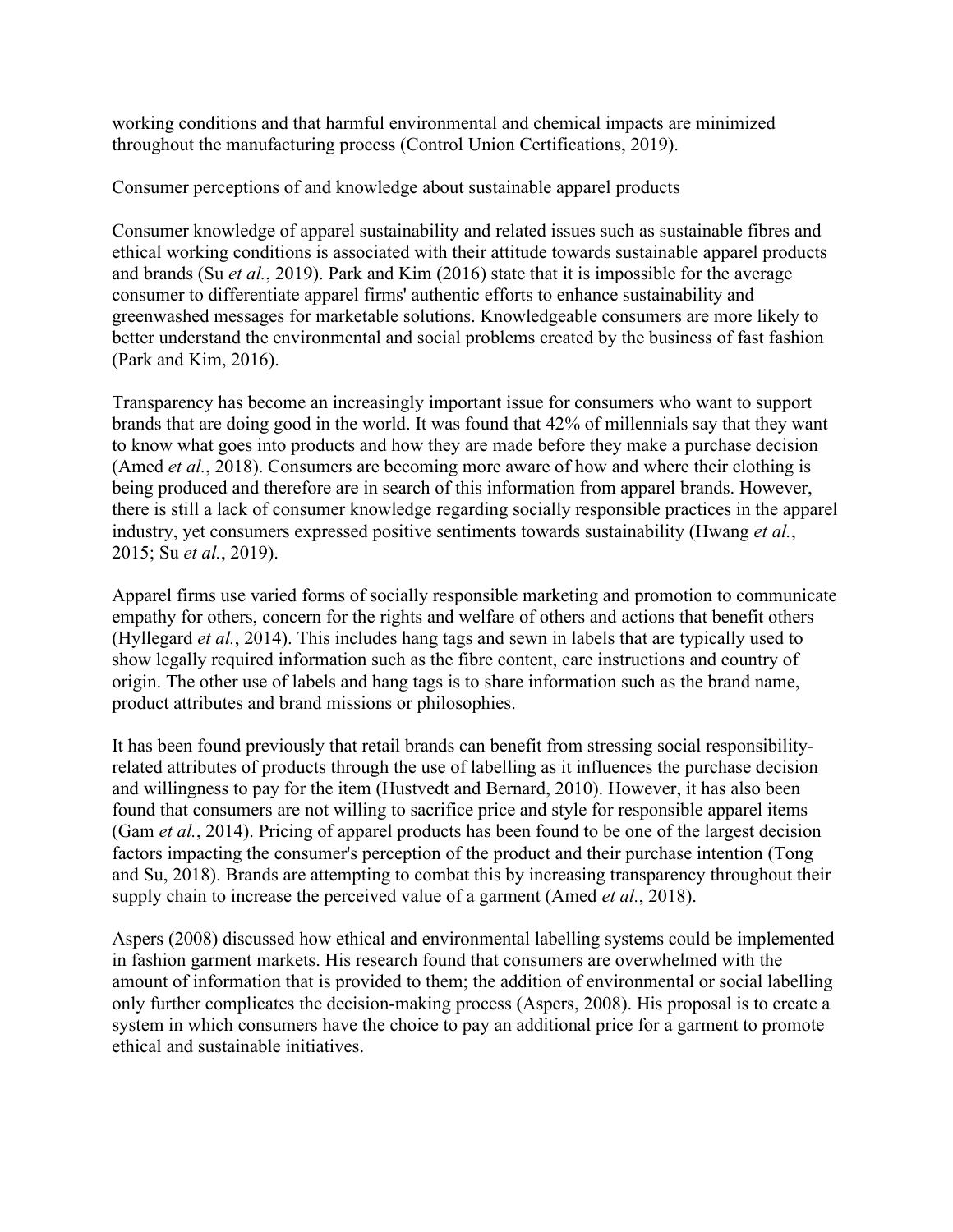Value-based labelling was further studied by Hustvedt and Bernard (2008). They focused on understanding consumer willingness to pay for a garment that was produced in a sustainable and socially responsible manner. Their findings suggest that consumers are interested in knowing about the origins and fibre attributes of products before making a purchase decision. Key findings indicate that consumers are willing to pay more for garments labelled as organic and locally produced (Hustvedt and Bernard, 2008). This suggests that consumers are overall interested in the claims found on apparel items and are willing to pay more for certain attributes outlined on the labelling of the product.

### Research questions

This study aims to investigate US consumers' perceptions of and attitudes towards sustainable apparel and apparel labelling from a holistic view. This study offers potential contributions to the literature of sustainable apparel and apparel labelling by empirically addressing the following research questions (RQs):

*RO1*. What is the level of consumers' apparel sustainability knowledge?

*RQ2.* What are consumers' attitudes towards apparel production?

*RQ3.* What are consumers' perceptions of apparel labelling?

*RQ4.* What are consumers' perceptions of environmental and/or social labels on apparel products?

*RQ5.* What are consumers' purchase intentions towards environmentally and/or socially responsible apparel products?

*RQ6.* What are the effects of social norms in the consumer's decision to purchase apparel from environmentally and/or socially responsible clothing brands?

*RQ7.* What are consumers' beliefs in their relationship with nature (man-nature orientation)?

*RQ8.* Are there any differences between consumers in the 18–34 age group and consumers in the 35 and older age group regarding their attitudes towards the importance of environmental and/or social information on apparel labels?

*RQ9.* Are there any differences between consumers in the 18–34 age group and consumers in the 35 and older age group regarding their perceptions of apparel labelling?

*RQ10.* Are there any differences between consumers in the 18–34 age group and consumers in the 35 and older age group regarding their perceptions of environmental and/or social labels on apparel products?

# **Method**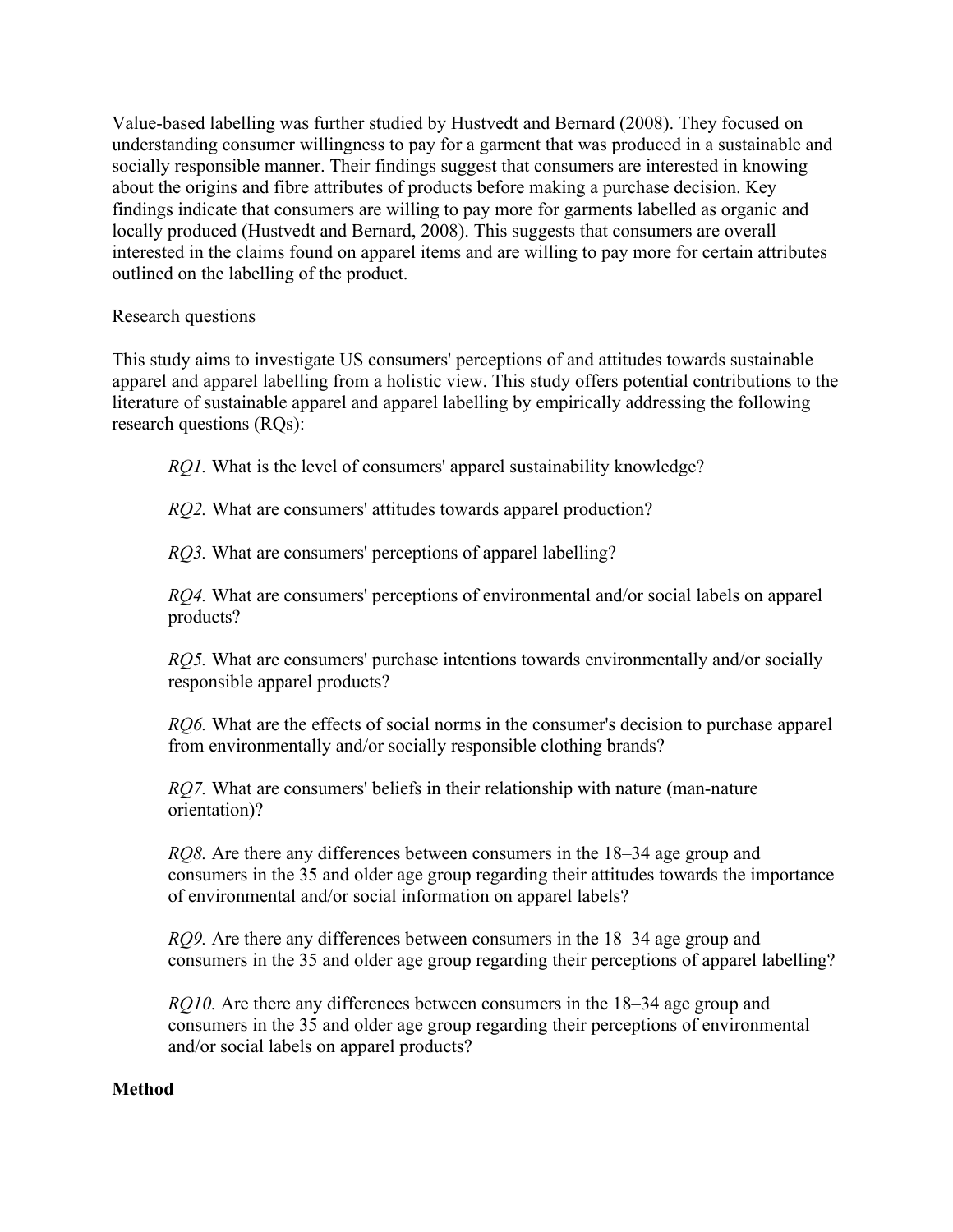A national consumer survey was conducted in the United States to collect quantitative data for this study. The survey consisted of a series of questions aiming to understand consumer experiences and perceptions of apparel labelling, as well as environmentally and ethically produced apparel products. In addition, the demographic questions inquired about the participants' age, gender, race, education level, marital status, income and occupation. Five-point Likert scale was used in the survey questions  $(1 =$  Strongly Disagree;  $5 =$  Strongly Agree). Questions used for this survey were adapted from the previous research (Chan, 2001; D'Souza *et al.*, 2007; Dickson, 2001; Diddi and Niehm, 2017; Goswami, 2008; Hustvedt and Bernard, 2010; Hwang *et al.*, 2015; Ma and Lee, 2012; Park and Kim, 2016). The survey was created using Qualtrics and distributed through Amazon Mechanical Turk (MTurk), a crowdsourcing website where participants can perform anonymous tasks for researchers. Five hundred data were collected; however, there was a total of 399 useable responses collected from this survey.

#### **Results and discussion**

### Respondent profile

Table 1 shows the profile of the sample respondents. Participants aged 18–24, 25–34, 35–44 and 45 and older accounted for 13.8%, 51.6%, 19.8% and 14.8% of survey takers. 55.6% of the respondents are male and 43.6% are female. In terms of racial or ethnic background, 50.1% of the respondents are Asian, 35.1% Caucasian and 6% Black or African American. Educational levels varied among the respondents, with 38.6% having a 4-year degree, 17.8% having a master's degree and 15% having some college. Slightly over half of the respondents are married at 50.9%, followed by those never married at 37.6%. Most respondents answered that for the previous year, their total household income was from \$25,000 to \$49,999 at 27.8%, followed by \$50,000 to \$74,999 at 26.1%. The respondents had a wide range of occupations, as shown in Table 1.

| <b>Characteristics</b>           | <b>Frequency</b> | Percent |
|----------------------------------|------------------|---------|
| Age                              |                  |         |
| $18 - 24$                        | 55               | 13.8    |
| $25 - 34$                        | 206              | 51.6    |
| $35 - 44$                        | 79               | 19.8    |
| $45 - 54$                        | 43               | 10.8    |
| $55 - 64$                        | 15               | 3.8     |
| $65 - 74$                        | 1                | 0.3     |
| Gender                           |                  |         |
| Female                           | 174              | 43.6    |
| Male                             | 222              | 55.6    |
| Gender variant/Non-conforming    | -1               | 0.3     |
| Prefer not to answer             | $\overline{2}$   | 0.5     |
| Race                             |                  |         |
| American Indian or Alaska native | 9                | 2.3     |
| Asian                            | 200              | 50.1    |
| Black or African American        | 24               | 6       |
| Caucasian                        | 140              | 35.1    |
| Hispanic                         | 15               | 3.8     |
| Other                            | 11               | 2.8     |

**Table 1.** Investigating consumer behavior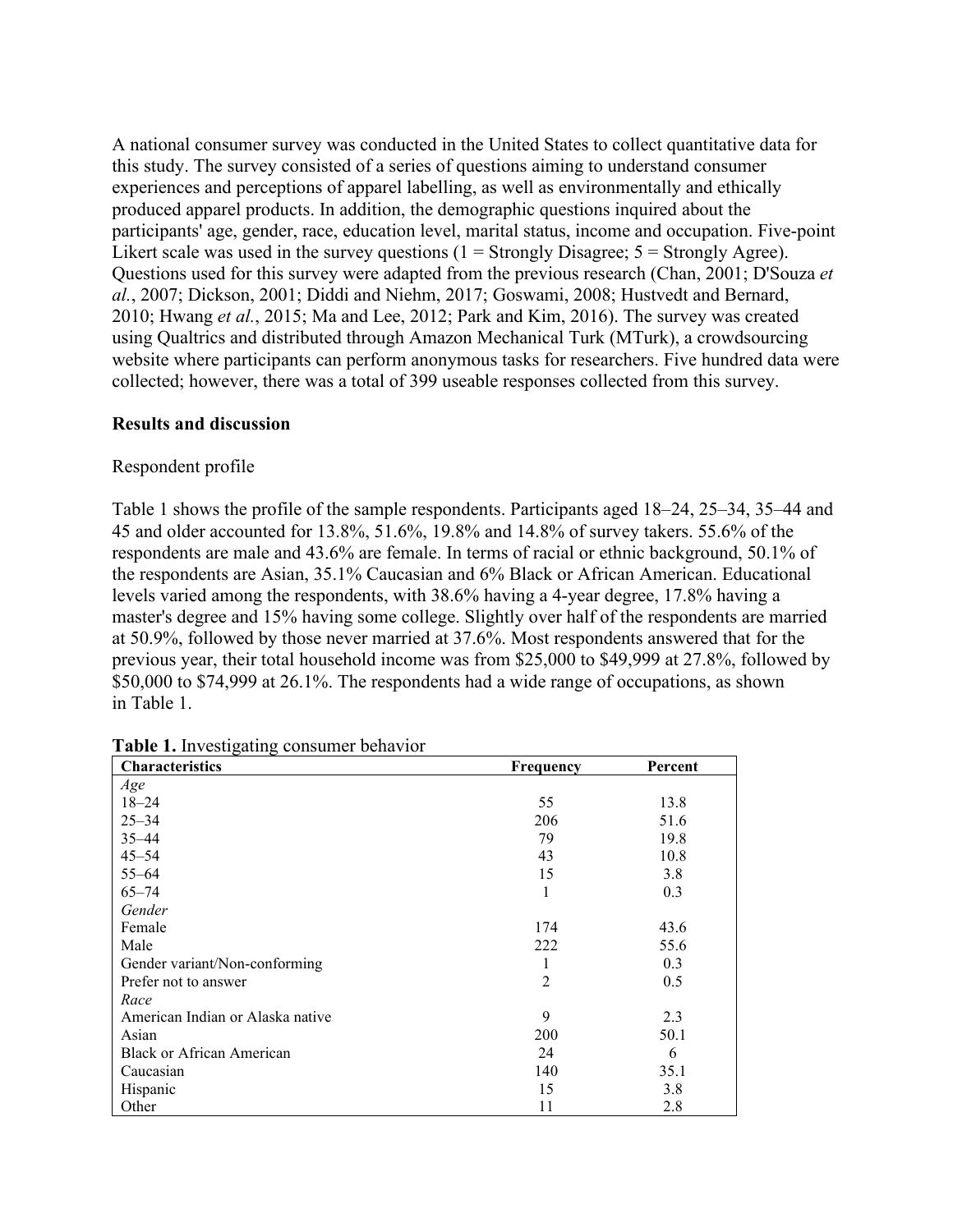| Characteristics                                   | Frequency    | Percent        |
|---------------------------------------------------|--------------|----------------|
| Education                                         |              |                |
| Less than high school                             | $\mathbf{1}$ | 0.3            |
| High school graduate                              | 39           | 9.8            |
| Some college                                      | 60           | 15.0           |
| 2-year degree                                     | 27           | 6.8            |
| 4-year degree                                     | 154          | 38.6           |
| Master's degree                                   | 71           | 17.8           |
| Professional degree                               | 42           | 10.5           |
| Doctorate                                         | 5            | 1.3            |
| Marital status                                    |              |                |
| Married                                           | 203          | 50.9           |
| Widowed                                           | 6            | 1.5            |
| Divorced                                          | 16           | $\overline{4}$ |
| Separated                                         | 17           | 4.3            |
| Never married                                     | 150          | 37.6           |
| Other                                             | 7            | 1.8            |
| <i>Income</i>                                     |              |                |
| Less than $$25,000$                               | 90           | 22.6           |
| \$25,000 to \$49,999                              | 112          | 28.1           |
| \$50,000 to \$74,999                              | 104          | 26.1           |
| \$75,000 to \$99,999                              | 59           | 14.8           |
| \$100,000 to \$149,999                            | 25           | 6.3            |
| \$150,000 and over                                | 9            | 2.3            |
| Occupation                                        |              |                |
| Agriculture, forestry, fishing and hunting        | 14           | 3.5            |
| Arts, entertainment, and recreation               | 24           | 6.0            |
| Computer, electronics. telecommunications related | 52           | 13.0           |
| Construction                                      | 17           | 4.3            |
| Education                                         | 32           | 8.0            |
| Finance and Insurance                             | 30           | 7.5            |
| Government and Public Administration              | 7            | 1.8            |
| Health Care and Social Assistance                 | 31           | 7.8            |
| Homemaker                                         | 17           | 4.3            |
| Hotel and Food Service                            | 13           | 3.3            |
| Information Services and Data Processing          | 53           | 13.3           |
| Legal Service                                     | 5            | 1.3            |
| Manufacturing                                     | 26           | 6.5            |
| Retail and Wholesale                              | 20           | 5.0            |
| Scientific or Technical Services                  | 9            | 2.3            |
| Software                                          | 17           | 4.3            |
| Transportation and Warehousing                    | 6            | 1.5            |
| Others                                            | 26           | 6.5            |
| Total                                             | 399          | 100            |

### **Table 2.** Purchase experience

|                                                                                         | Percentage |      |
|-----------------------------------------------------------------------------------------|------------|------|
| Purchase experience                                                                     | Yes        | No   |
| Have you ever purchased environmentally and/or socially responsible clothing product(s) | 78.2       | 18.5 |
| during the last 5 years?                                                                |            |      |

The results of the survey were analysed for overall responses and by age groups to answer the research questions outlined above. Each of these questions aims to understand the current state of consumers within the apparel industry and their consumer experience regarding sustainable,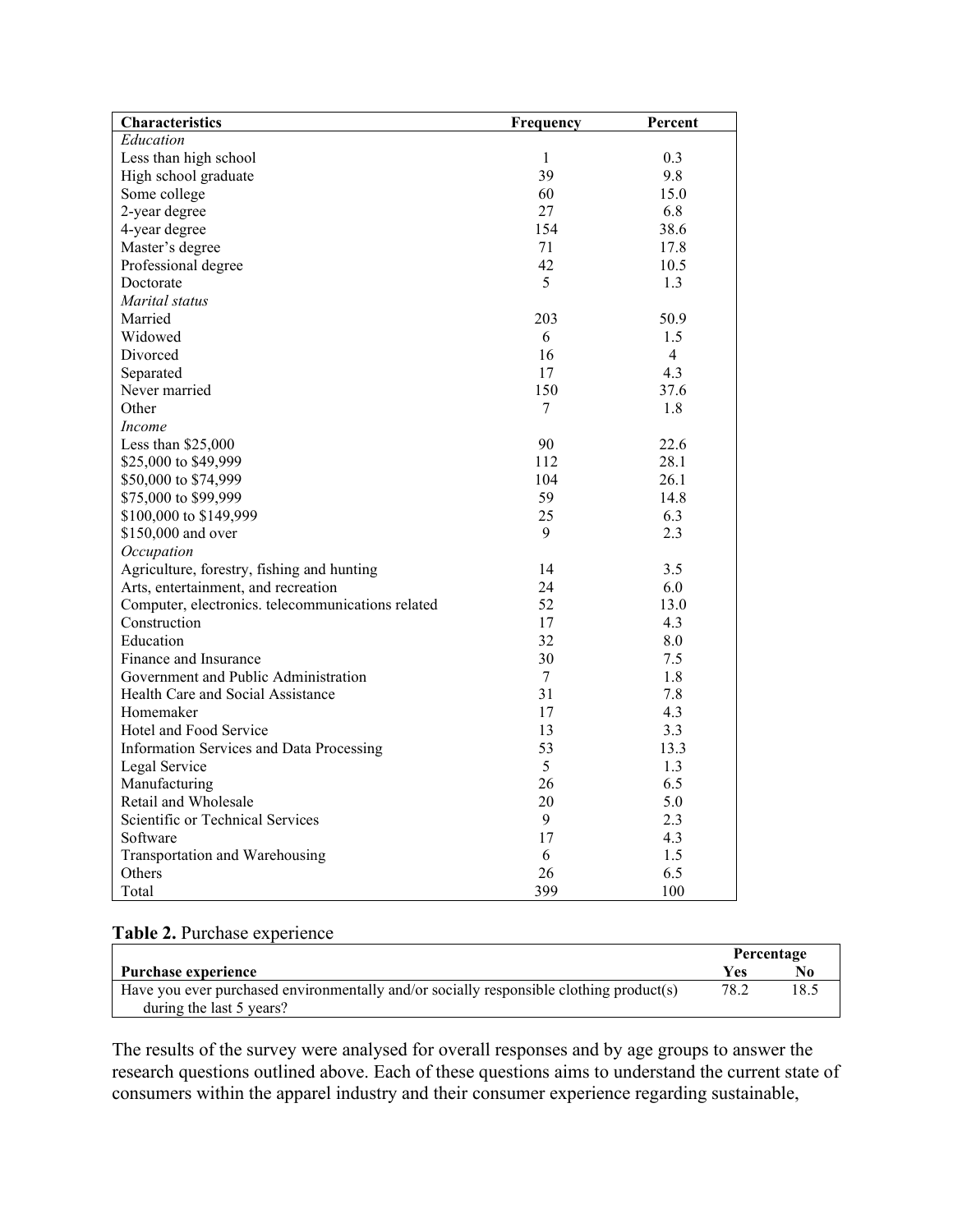environmental and social apparel and apparel labelling. It was found that 78.2% of the respondents have purchased environmentally and/or socially responsible apparel in the last five years and 18.5% have not (Table 2).

RQ1: What is the level of consumers' apparel sustainability knowledge?

This research question aims to understand the participants' level of knowledge regarding sustainable apparel products and the environmental and social impacts of the industry. Descriptive analysis indicates that overall, participants agreed that they were knowledgeable about sustainability within the apparel industry (Table 3). Consumers are more knowledgeable about social equity issues than environmental issues in the fashion apparel industry. However, consumers know more about eco-friendly apparel brands than socially responsible apparel brands. Table 3 indicates that consumers are aware of sustainability issues within the industry yet are less aware of brands or businesses that are engaged in sustainable and ethical practices.

|                                                                                     |      | <b>Standard</b> |
|-------------------------------------------------------------------------------------|------|-----------------|
| Apparel sustainability knowledge                                                    | Mean | deviation       |
| I am knowledgeable about social equity issues (e.g. working conditions of factory   | 3.73 | 1.05            |
| workers, fair wage for factory workers) in the fashion apparel business             |      |                 |
| I understand the environmental impact of apparel products across the supply chain   | 3.61 | 1.118           |
| I am informed about environmental issues (e.g. eco-fashion, environmental impact of | 3.59 | 1.088           |
| clothing manufacturing) in the fashion apparel manufacturing business               |      |                 |
| I am informed about child labour/sweat shop issues in the fashion apparel           | 3.58 | 1.051           |
| manufacturing business                                                              |      |                 |
| I am knowledgeable about apparel brands that sell environmentally-friendly products | 3.57 | 1.129           |
| I know more about socially-responsible apparel business than the average person     | 3.34 | 1.161           |

**Table 3.** Consumer's apparel sustainability knowledge; mean and standard deviation

RQ2: What are consumers' attitudes towards apparel production?

This research question is to understand consumers' overall attitudes towards apparel production (Table 4). Most respondents felt that factory workers who produce apparel products should be paid a fair wage ( $M = 4.23$ , SD = 0.872). Consumers felt neutral when asked if they feel that they can do something about sweatshops with the mean at 3.11. The results indicate that consumers do not feel strongly that they have an ability to make an impact on where or how their garments are being produced, such as sweatshops in apparel production. However, respondents feel that individual apparel consumers can improve the environment and are concerned about the impact of clothing production.

**Table 4.** Consumer's attitudes towards apparel production; mean and standard deviation

|                                                                                  |      | <b>Standard</b> |
|----------------------------------------------------------------------------------|------|-----------------|
| Attitudes towards apparel production                                             | Mean | deviation       |
| Factory workers who make apparel products should get paid a fair wage            | 4.23 | 0.872           |
| I am concerned about issues affecting workers in clothing manufacturing business | 3.94 | 0.912           |
| I believe there is a lot that individual apparel consumers can do to improve the | 3.84 | 0.981           |
| environment                                                                      |      |                 |
| I am concerned about the impact of clothing production on the environment        | 3.78 | 1.056           |
| There is nothing I can do about sweatshops                                       | 3.11 | 1.228           |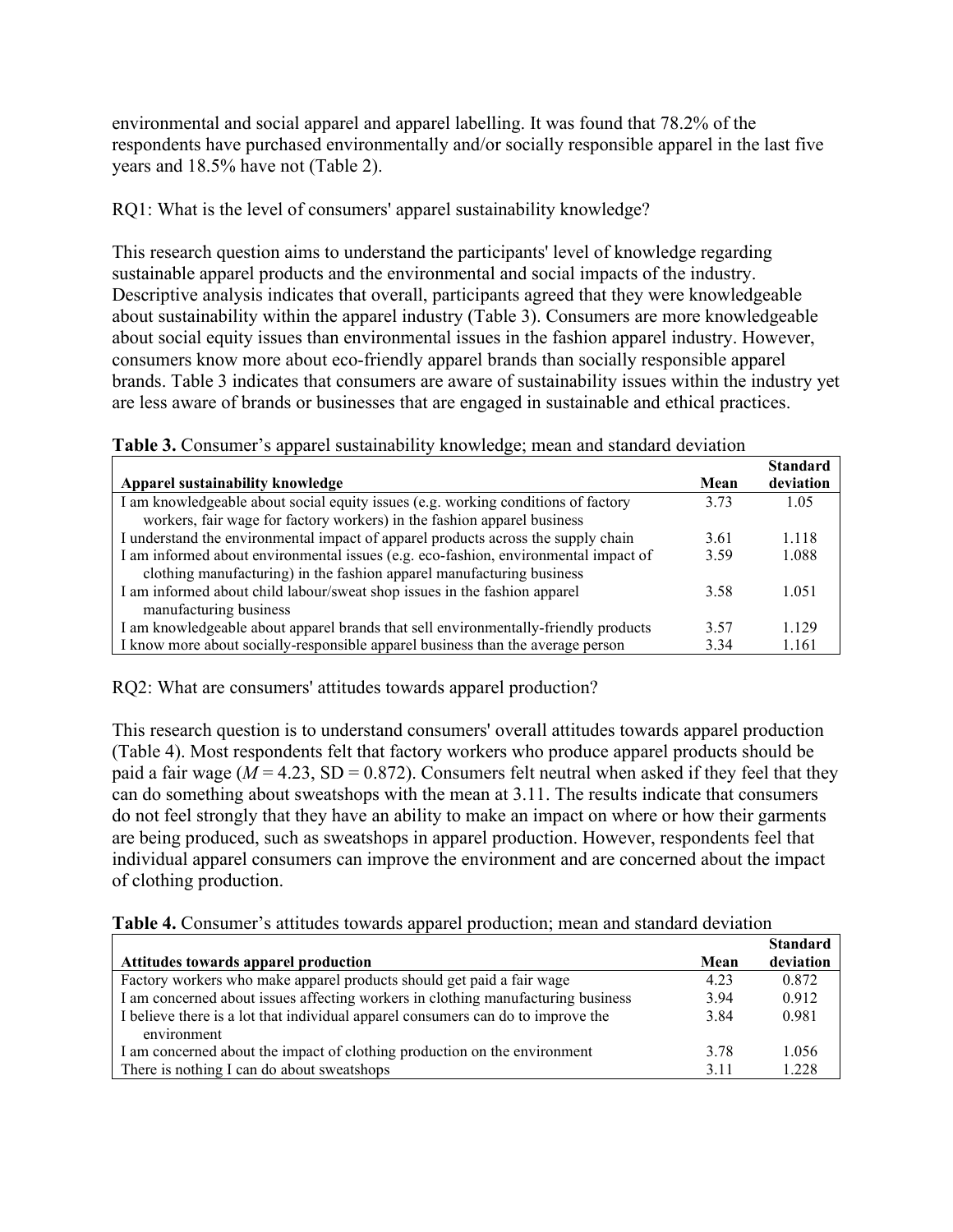RQ3: What are consumers' perceptions of apparel labelling?

Apparel labelling is important to consider when understanding the consumers' purchase intention. Labels are used to provide information about a product to consumers. The results (Table 5) are interesting as the majority of respondents are satisfied with apparel labels  $(M = 3.73, SD = 0.872)$ , yet they still feel instructions for use need to be included on labels  $(M = 3.88, SD = 0.978)$ . This may indicate that the respondents are unsure if the labels found on apparel items are trustworthy. In addition to this, data also indicate that many consumers do not spend much time thinking about where their clothes come from or they are likely not to read apparel labels. These behaviours further lead to the idea that consumers are not knowledgeable or informed about environmental and/or social issues within the apparel industry.

| Table 5. Consumer behaviour towards apparel labels; mean and standard deviation |  |  |
|---------------------------------------------------------------------------------|--|--|
|---------------------------------------------------------------------------------|--|--|

|                                                                                  |      | <b>Standard</b> |
|----------------------------------------------------------------------------------|------|-----------------|
| Consumer behaviour towards apparel labels                                        | Mean | deviation       |
| Instructions for use need to be included on labels                               | 3.88 | 0.978           |
| I am satisfied with apparel labels                                               | 3.73 | 0.872           |
| I rely on past experience in purchasing instead of reading the labels            | 3.66 | 1.085           |
| Labels on apparel products are accurate                                          | 3.62 | 0.986           |
| I always read labels when I purchase apparel                                     | 3.57 | 1.204           |
| I do not spend much time thinking about where my clothes come from               | 3.47 | 1.188           |
| Labels on apparel products are hard to understand                                | 3.27 | 1.184           |
| I do not really have time to read labels when I am shopping for apparel products | 3.15 | 1.271           |

RQ4: What are consumers' perceptions of environmental and/or social labels on apparel products?

Consumers' perceptions of apparel labelling are discussed in RQ3; RQ4 seeks to further analyse these perceptions in regards to their perceptions of environmental and/or social labelling of apparel products (Table 6). The largest standard deviation in this set of items is  $SD = 1.272$ (with  $M = 3.08$ ), indicating that respondents have varying knowledge and understanding of the concepts on environmental and/or social labels of apparel products. This implies that consumers are not knowledgeable about the information provided on sustainable labels. Many respondents also indicated that such labels are hard to understand as the mean is 3.38 for this question item. Consumers generally believe in the sustainability information on apparel labels, but they may not understand the information displayed in environmental or social labels.

**Table 6.** Consumer behaviour towards environmental and/or social labels; mean and standard deviation

|                                                                                          |      | <b>Standard</b> |
|------------------------------------------------------------------------------------------|------|-----------------|
| Consumer behaviour towards environmental and/or social labels                            | Mean | deviation       |
| I generally believe in the environmental and/or social information on apparel product    | 3.78 | 0.869           |
| labels                                                                                   |      |                 |
| I believe that the information on environmental and/or social labels of apparel products | 3.56 | 0.932           |
| is accurate                                                                              |      |                 |
| I am satisfied with the environmental and/or social labels on apparel products           | 3.56 | 0.983           |
| Environmental and/or social labels on apparel products are hard to understand            | 3.38 | 1.185           |
| I do not understand the concepts on environmental and/or social labels of apparel        | 3.08 | 1272            |
| products                                                                                 |      |                 |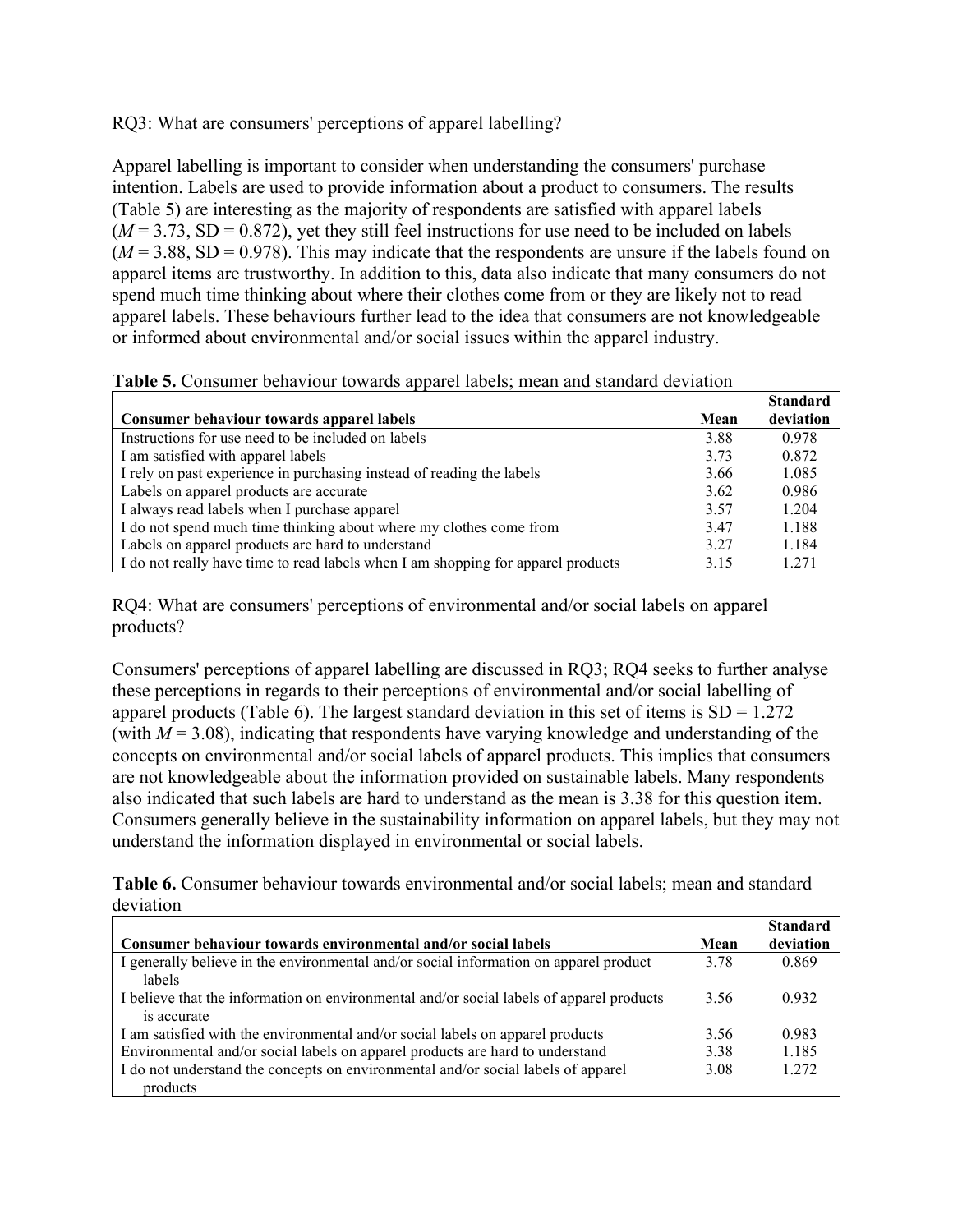RQ5: What are consumers' purchase intentions towards environmentally and/or socially responsible apparel products?

The question items in Table 7 aim to understand consumers' purchase intentions towards environmentally and/or socially responsible apparel products along with which terms influence the purchase decision (Table 7). The results imply that consumers would make an extra effort to purchase clothing from environmentally and/or socially responsible brands. Consumers intend to purchase sustainable clothing, but their willingness to pay more for environmentally and/or socially responsible apparel products is not high  $(M = 3.65, SD = 1.176)$ . There is a gap between consumer's intention to purchase and their willingness to pay more for sustainable apparel products.

|                                                                                                                         |      | <b>Standard</b> |
|-------------------------------------------------------------------------------------------------------------------------|------|-----------------|
| <b>Purchase intention</b>                                                                                               | Mean | deviation       |
| I will purchase environmentally and/or socially responsible clothing products                                           | 3.90 | 0.955           |
| I will make an extra effort to purchase clothing from environmentally and/or socially<br>responsible clothing brands    | 3.84 | 1.039           |
| Before making a purchase, I will read the clothing label to see if it is environmentally<br>and/or socially responsible | 3.88 | 1.108           |
| I will pay more for clothing from environmentally and/or socially responsible clothing<br><b>brands</b>                 | 3.65 | 1.176           |
| I am more likely to purchase clothing that is labelled "Environmentally Friendly"                                       | 4.0  | 0.982           |
| I am more likely to purchase clothing that is labelled "100% Cotton"                                                    | 3.96 | 0.962           |
| I am more likely to purchase clothing that is labelled "Ethically-Sourced"                                              | 3.87 | 1.035           |
| I am more likely to purchase clothing that is labelled "Recycled"                                                       | 3.78 | 1.038           |
| I am more likely to purchase clothing that is labelled "Made in the USA"                                                | 3.77 | 1.029           |
| I am more likely to purchase clothing that is labelled "Organic"                                                        | 3.77 | 1.088           |

**Table 7.** Purchase intention; mean and standard deviation

The second part of this research question focuses on terms in which consumers are more likely to purchase such apparel items. The terms "Environmentally Friendly", "100% Cotton" and "Ethically-Sourced" had the highest mean scores (4.0, 3.96 and 3.87 respectively). Terms such as "Recycled", "Made in the USA" and "Organic" had mean scores of 3.78, 3.77 and 3.77 respectively. This indicated that apparel labels that include the terms "Environmentally Friendly", "100% Cotton" and "Ethically-Sourced" would possibly be of higher interest to consumers. This is partially in contrast to a previous study by Cotton Incorporated's 2013 survey (Cotton Incorporated, 2013) in which the terms "100% Cotton" and "Made in the USA" are most likely to influence their apparel purchase decisions had the highest consumer interest, while "Ethically-sourced" and "Recycled" had the lower consumer interest.

RQ6: What are the effects of social norms in the consumer's decision to purchase apparel from environmentally and/or socially responsible clothing brands?

Social norms are an important factor in consumers' decision-making process and, therefore, must be considered. This is equally true when it comes to their decisions to purchase apparel products that are environmentally and/or socially responsible. Table 8 reports the results associated with consumer perceptions of the impact of social influences. Overall, the effects of social norms on consumer's decision to purchase sustainable clothing are low-medium. The question items show the largest standard deviations, meaning that participants had a wider range of responses and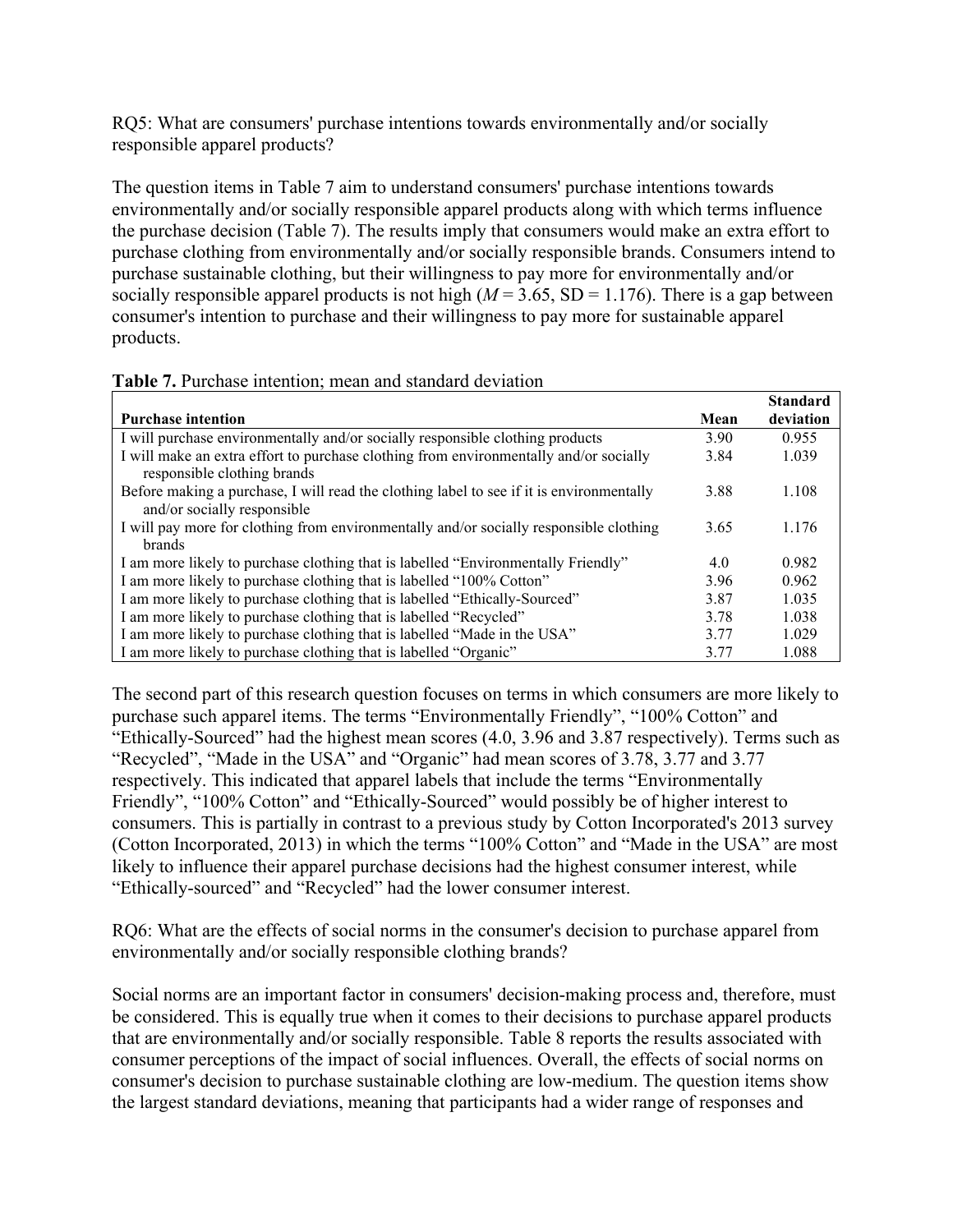further indicating that social norms vary from person to person. The social factors studied in this section include friends, co-workers, family, social media platforms and celebrities. Social media platforms and family members are more likely to have an effect on consumers than celebrities or co-workers. Celebrities show to have a varying impact on consumers' purchase decisions with  $SD = 1.415$ , the highest out of this group of questions. This indicates that while celebrities play a role in the decision-making process of purchasing apparel from environmentally and/or socially responsible clothing brands for some individuals, some other consumers may be turned away by marketing that includes public figures.

| Table 8. Social norms; mean and standard deviation |  |
|----------------------------------------------------|--|
|----------------------------------------------------|--|

|                                                                                     |      | <b>Standard</b> |
|-------------------------------------------------------------------------------------|------|-----------------|
| <b>Social norms</b>                                                                 | Mean | deviation       |
| Social media platforms influence my decision to purchase apparel from               | 3.25 | 1.338           |
| environmentally and/or socially responsible clothing brands                         |      |                 |
| My family members influence my decision to purchase apparel from environmentally    | 3.12 | 1.333           |
| and/or socially responsible clothing brands                                         |      |                 |
| My friends influence my decision to purchase apparel from environmentally and/or    | 3.02 | 1.325           |
| socially responsible clothing brands                                                |      |                 |
| My co-workers influence my decision to purchase apparel from environmentally and/or | 2.98 | 1.408           |
| socially responsible clothing brands                                                |      |                 |
| Celebrities influence my decision to purchase apparel from environmentally and/or   | 2.95 | 1.415           |
| socially responsible clothing brands                                                |      |                 |

RQ7: What are consumers' beliefs in their relationship with nature (man-nature orientation)?

Four question items were asked to understand consumers' beliefs in their relationship with nature – man-nature orientation (Table 9). These results indicate that consumers place emphasis on living in harmony with nature and feel a need to understand environmental issues and act upon them. This is positive as respondents feel that they are part of nature rather than detached from it, indicating a desire to make purchase decisions for apparel products that are produced in sustainable methods for the environment.

**Table 9.** The man-nature orientation; mean and standard deviation

|                                                                                       |      | <b>Standard</b> |
|---------------------------------------------------------------------------------------|------|-----------------|
| The man-nature orientation                                                            | Mean | deviation       |
| We should maintain harmony with nature                                                | 4.23 | 0.896           |
| Human beings need to understand the ways of nature and act accordingly                | 4.11 | 0.84            |
| Human beings are only part of nature                                                  | 4.09 | 1.044           |
| Being the master of the world, human beings are entitled to deploy any of the natural | 3.2  | 1.389           |
| resources as they like                                                                |      |                 |

RQ8: Are there any differences between consumers in the 18–34 age group and consumers in the 35 and older age group regarding their attitudes towards the importance of environmental and/or social information on apparel labels?

To examine whether there are any differences between two different age groups (consumers in the 18–34 age group and consumers in the 35 and older age group) regarding their attitudes towards the importance of environmental and/or social information on apparel products, four *t*tests were conducted (Table 10). Although consumers in both age groups think label information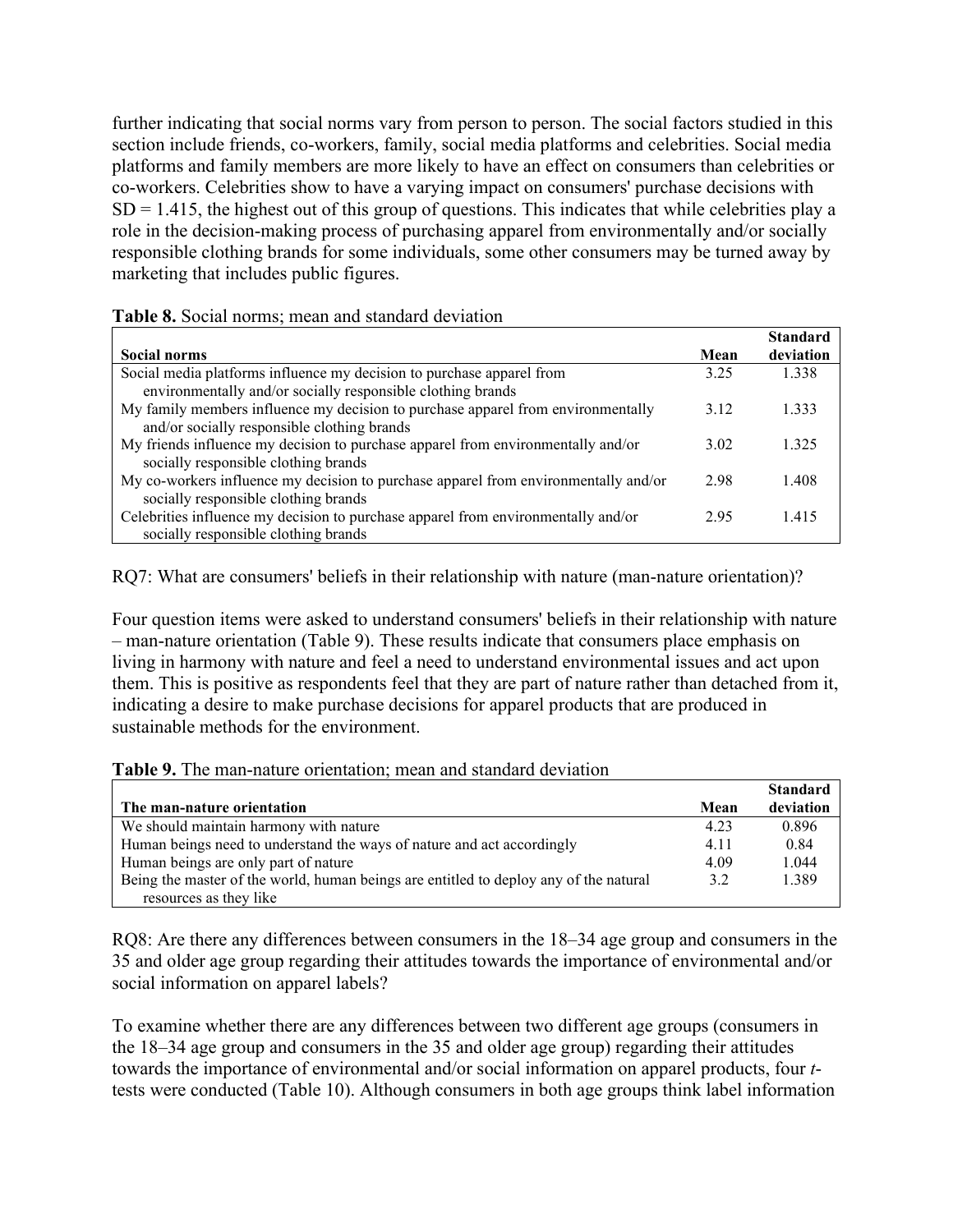such as environmental, social, locally grown/produced and "Make in the USA" is important, the *t*-test results indicate that there is a significant difference between the two age groups regarding the importance of environmental information (e.g. organic cotton logo, organic certificate, eco-label, recycled material) on apparel product labels. Compared with millennials (ages 18–34), consumers aged 35 and older place even greater importance on environmental information on apparel labels. Consumers in the two age groups have a similar attitude towards the importance of information concerning social, locally grown/produced and Made-in-the-USA on apparel product labels.

| Table 10. Differences in the attitudes towards the importance of sustainable information on |
|---------------------------------------------------------------------------------------------|
| apparel labels between consumers in two age groups                                          |

|                                                                                 | $18 - 34$   |      | 35 and older |      |                 |
|---------------------------------------------------------------------------------|-------------|------|--------------|------|-----------------|
|                                                                                 | $(n = 260)$ |      | $(n = 136)$  |      |                 |
|                                                                                 |             | Std. |              | Std. |                 |
| Attitudes towards the importance of sustainable information                     | Mean        | dev  | Mean         | dev  | <i>t</i> -value |
| I believe that environmental information on apparel product labels (e.g.        | 3.98        | 0.85 | 4.18         | 0.97 | $-2.069*$       |
| organic cotton logo, organic certificate, eco-labels, recycled materials) is    |             |      |              |      |                 |
| important                                                                       |             |      |              |      |                 |
| I believe that social information on apparel product labels (e.g. "fair trade", | 4.03        | 0.89 | 4.20         | 1.01 | $-1.662$        |
| "fair labour condition", "good working condition", "ethically sourced") is      |             |      |              |      |                 |
| important                                                                       |             |      |              |      |                 |
| I believe that the information like "locally grown", "locally produced", "US    | 3.91        | 0.94 | 4.07         | 0.97 | $-1.534$        |
| grown" on apparel product label is important                                    |             |      |              |      |                 |
| I believe that the information "Made in the USA" on apparel product label       | 4.01        | 0.99 | 4.09         | 1.03 | $-0.762$        |
| is important                                                                    |             |      |              |      |                 |
| .<br>.<br>.                                                                     |             |      |              |      |                 |

Note(s): Valid sample size *N* = 396. \**p* < 0.05; \*\**p* < 0.01; \*\*\**p* < 0.001

RQ9: Are there any differences between consumers in the 18–34 age group and consumers in the 35 and older age group regarding their perceptions of apparel labelling?

To examine whether there are any differences between two different age groups (consumers in the 18–34 age group and consumers in the 35 and older age group) regarding their perceptions of apparel labelling, eight *t*-tests were performed (Table 11). The results indicate statistically significant differences between the two age groups regarding the following statements "I am satisfied with apparel labels" ( $t$  (394) = 2.868,  $p$  < 0.01), "Labels on apparel products are hard to understand" ( $t$  (394) = 3.353,  $p$  < 0.001), "Labels on apparel products are accurate"  $(t(394) = 3.562, p < 0.001)$  and "I do not really have time to read labels when I am shopping for apparel products ( $t$  (394) = 5.252,  $p$  < 0.001). Compared with consumers aged 35 and older, younger consumers (age 18–34) are more satisfied with apparel labels and more likely to think apparel labels are accurate; however, they are more likely to feel labels are hard to understand and are more likely not to read labels when they are shopping for apparel products (Table 11).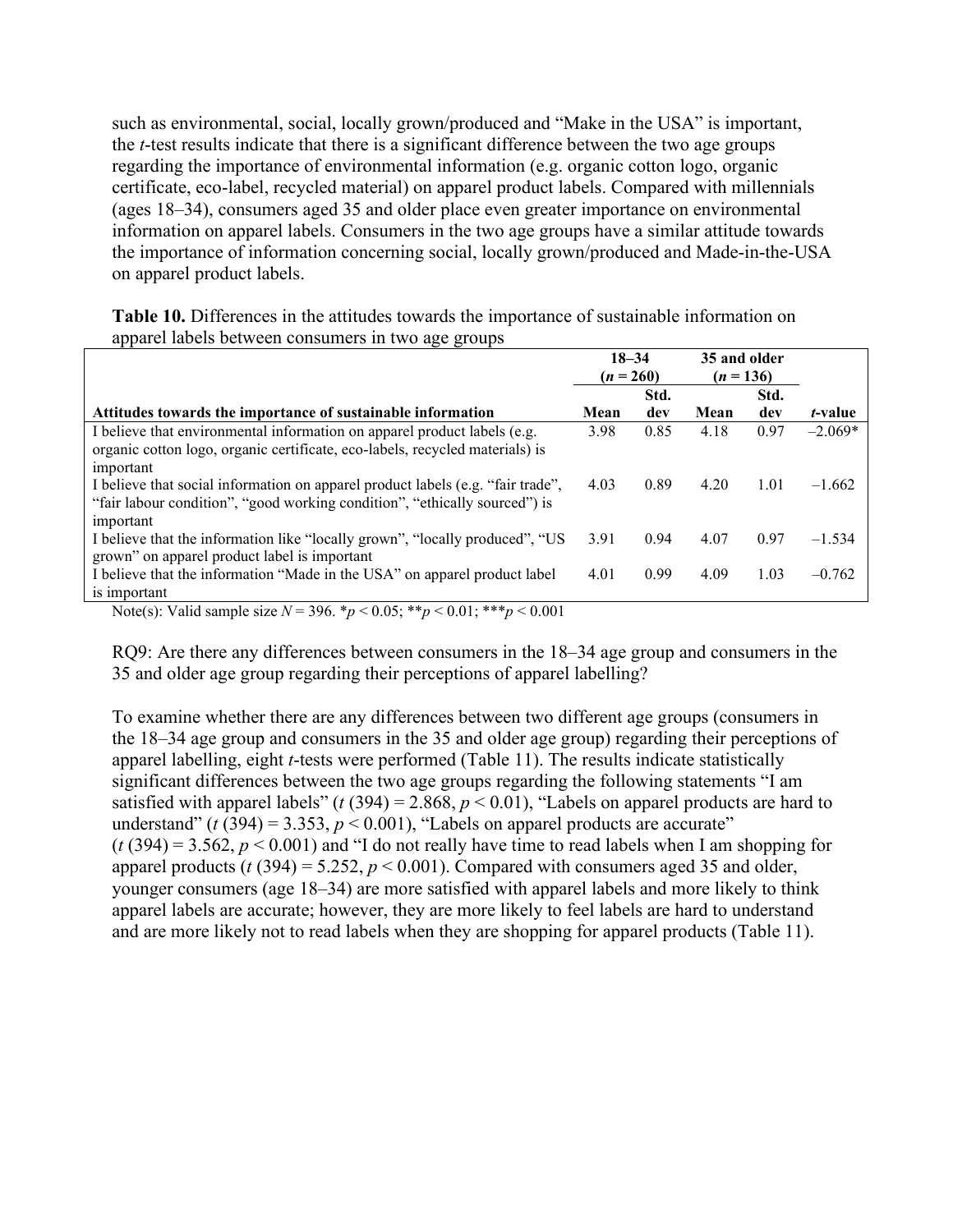|                                                                         | $18 - 34$<br>$(n = 260)$ |      | 35 and older<br>$(n=136)$ |      |                 |
|-------------------------------------------------------------------------|--------------------------|------|---------------------------|------|-----------------|
|                                                                         | Std.                     |      |                           | Std. |                 |
| Consumer behaviour towards apparel labels                               | Mean                     | dev  | Mean                      | dev  | <i>t</i> -value |
| I always read labels when I purchase apparel                            | 3.60                     | 1.16 | 3.51                      | 1.29 | 0.675           |
| I rely on past experience in purchasing instead of reading the labels   | 3.72                     | 1.07 | 3.54                      | 1.12 | 1.571           |
| I am satisfied with apparel labels                                      | 3.82                     | 0.86 | 3.55                      | 0.87 | $2.868**$       |
| Labels on apparel products are hard to understand                       | 3.42                     | 1.15 | 3.00                      | 1.21 | $3.353***$      |
| Labels on apparel products are accurate                                 | 3.74                     | 0.99 | 3.37                      | 0.94 | $3.562***$      |
| Instructions for use need to be included on labels                      | 3.90                     | 0.93 | 3.86                      | 1.07 | 0.385           |
| I do not spend much time thinking about where my clothes come from      | 3.55                     | 1.15 | 3.33                      | 1.26 | 1.760           |
| I do not really have time to read labels when I am shopping for apparel | 3.38                     | 1.20 | 2.69                      | 1.29 | $5.252***$      |
| products                                                                |                          |      |                           |      |                 |

| Table 11. Differences in consumer behaviour towards apparel labelling between two age groups |  |  |  |  |  |  |  |  |  |  |
|----------------------------------------------------------------------------------------------|--|--|--|--|--|--|--|--|--|--|
|----------------------------------------------------------------------------------------------|--|--|--|--|--|--|--|--|--|--|

Note(s): Valid sample size *N* = 396. \**p* < 0.05; \*\**p* < 0.01; \*\*\**p* < 0.001

RQ10: Are there any differences between consumers in the 18–34 age group and consumers in the 35 and older age group regarding their perceptions of environmental and/or social labels on apparel products?

To examine whether there is any difference between two different age groups (consumers in the 18–34 age group and consumers in the 35 and older age group) regarding their perceptions of environmental and social labels, five *t*-tests were performed (Table 12). The results indicate significant differences between the two age groups regarding the following statements: "Environmental and/or social labels on apparel products are hard to understand"  $(t(394) = 4.602, p < 0.001)$ , "I believe that the information on environmental and/or social labels of apparel products is accurate"  $(t (394) = 2.839, p < 0.01)$ , "I do not understand the concepts on environmental and/or social labels of apparel products" ( $t$  (394) = 4.762,  $p$  < 0.001) and "I generally believe in the environmental and/or social information on apparel product labels"  $(t (394) = 2.236, p < 0.05)$ . Consumers in the younger age group are more likely to feel environmental and/or social labels are hard to understand than consumers 35 and older (Table 12).

|                                                                                                         | $18 - 34$<br>$(n = 260)$ |      | 35 and older<br>$(n = 136)$ |      |                 |
|---------------------------------------------------------------------------------------------------------|--------------------------|------|-----------------------------|------|-----------------|
|                                                                                                         |                          | Std. |                             | Std. |                 |
| Consumer behaviour towards environmental and/or social labels                                           | Mean                     | dev  | Mean                        | dev  | <i>t</i> -value |
| I am satisfied with the environmental and/or social labels on apparel<br>products                       | 3.61                     | 0.96 | 3.47                        | 1.03 | 1.329           |
| Environmental and/or social labels on apparel products are hard to<br>understand                        | 3.57                     | 1.16 | 3.01                        | 1.15 | $4.602***$      |
| I believe that the information on environmental and/or social labels of<br>apparel products is accurate | 3.66                     | 0.88 | 3.38                        | 0.96 | $2.839**$       |
| I do not understand the concepts on environmental and/or social labels of<br>apparel products           | 3.29                     | 1.22 | 2.66                        | 1.27 | $4.762***$      |
| I generally believe in the environmental and/or social information on<br>apparel product labels         | 3.86                     | 0.82 | 3.65                        | 0.95 | $2.236*$        |

**Table 12.** Differences in consumer behaviour towards environmental and/or social labels on apparel products between two age groups

Note(s): Valid sample size *N* = 396. \**p* < 0.05; \*\**p* < 0.01; \*\*\**p* < 0.001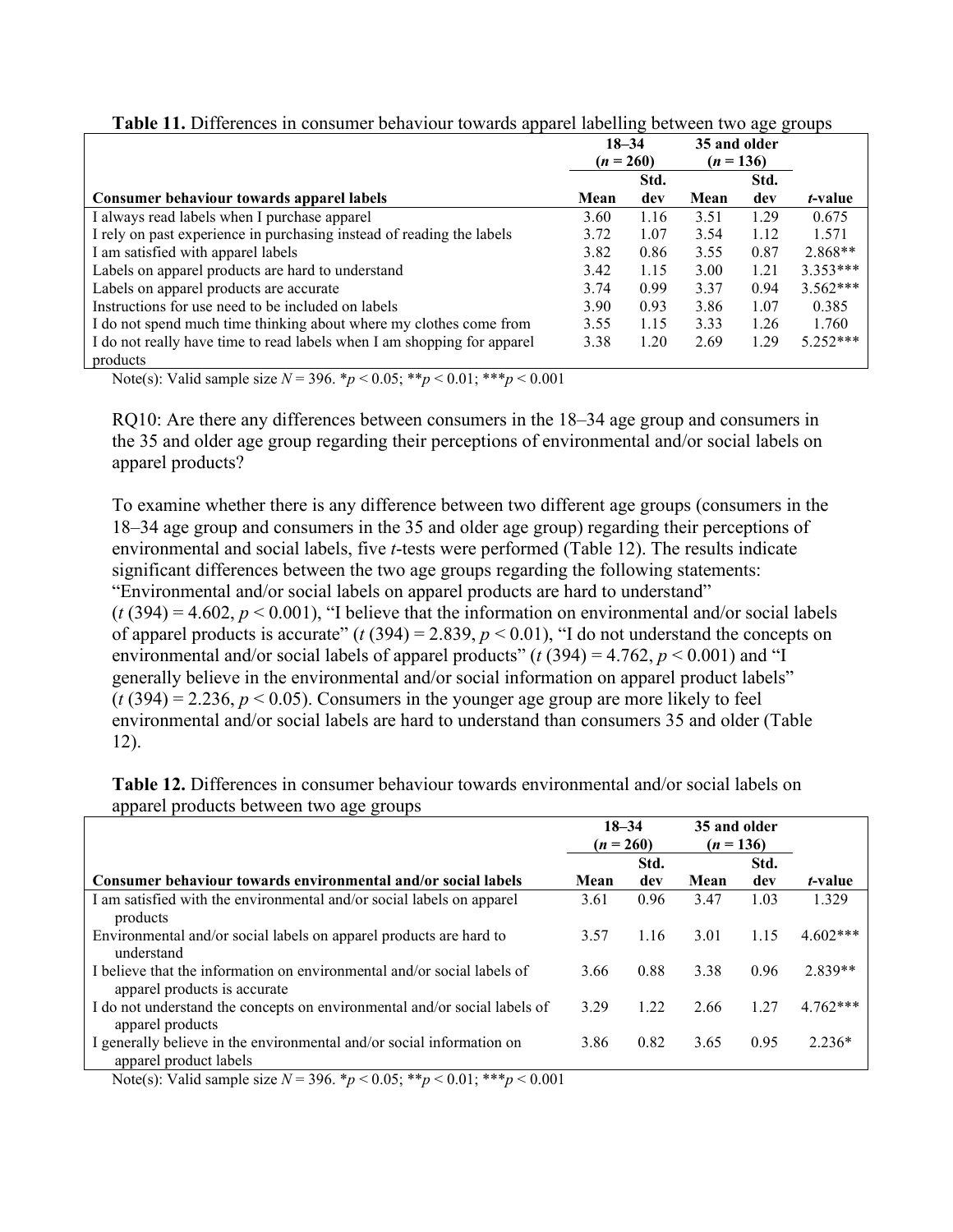### **Conclusion**

This study investigates US consumers' perceptions of and attitude towards sustainable apparel and apparel labelling from a holistic view. The study profiles consumers' understanding of apparel labelling, environmental and social labels and their knowledge of apparel sustainability. Overall, it is apparent that respondents have an interest in environmental and social labelling yet are not aware of brands that sell these types of garments nor their validity. It was also found that consumers may not have much knowledge regarding sustainable apparel labels or their meanings. This will require brands to educate consumers about their practices and how they label their apparel garments. This is in line with previous research stated in the industry review that consumers have a hard time understanding eco-labels but feel that they can make a difference on the impact of the industry (D'Souza *et al.*, 2007; Hahn-Petersen, 2018). Sustainably and ethically produced garments are of demand as transparency in the industry grows. Brands looking to become more transparent about their production methods will need to find new ways to reach their target market by accurately labelling products and educating their consumers about these claims.

The growing use of environmental, sustainable and social labels suggests consumers have valued more and more on transparency issues regarding apparel product's origin, production methods and environmental impacts (Hustvedt and Bernard, 2008, 2010). The results of this study relate to previous research (Hwang *et al.*, 2015; Su *et al.*, 2019) as consumers expressed positive sentiments towards sustainability, yet they lacked knowledge about social and environmental practices within the apparel industry. The literature argues that to promote environmental and ethical products in contemporary market societies, it is often assumed that consumers should know about the products and their production conditions (Aspers, 2008). The present study extends previous literature by providing an updated profile of consumers regarding their perspective of environmental, sustainable and social apparel. Previous research studies on apparel labelling and sustainable apparel labels focused more on consumer markets in European countries or Australia. Using data collected from US consumers, the study confirms previous literature that customers are uncertain not only about the actual conditions of production but also the different labelling systems (Aspers, 2008; D'Souza *et al.*, 2007). Moreover, each additional label used increases the complexity of product information, making it more difficult for consumers to make well-informed choices.

The data were additionally analysed from an age group perspective. It shows that consumers in the younger age group (18–34) are more satisfied with apparel labelling, which is consistent with what D'Souza *et al.* (2007) found in their study – "label dissatisfaction is higher in the older and middle age groups" (p. 375). However, the present study demonstrates that consumers in the younger age group are also more likely to feel that apparel labels are hard to understand and are more likely not to read labels when they are shopping for apparel products. Regarding environmental, sustainable and social labels, the study results conclude that there are minimal differences in consumers' attitudes towards the importance of environmental and/or social information listed on apparel labels. However, it was found that younger consumers (age 18–34) are more likely to feel that environmental and/or social labels are hard to understand than consumers age 35 and older. This indicates that apparel brands should invest in marketing towards younger consumers regarding their sustainable business practices. Additionally, this may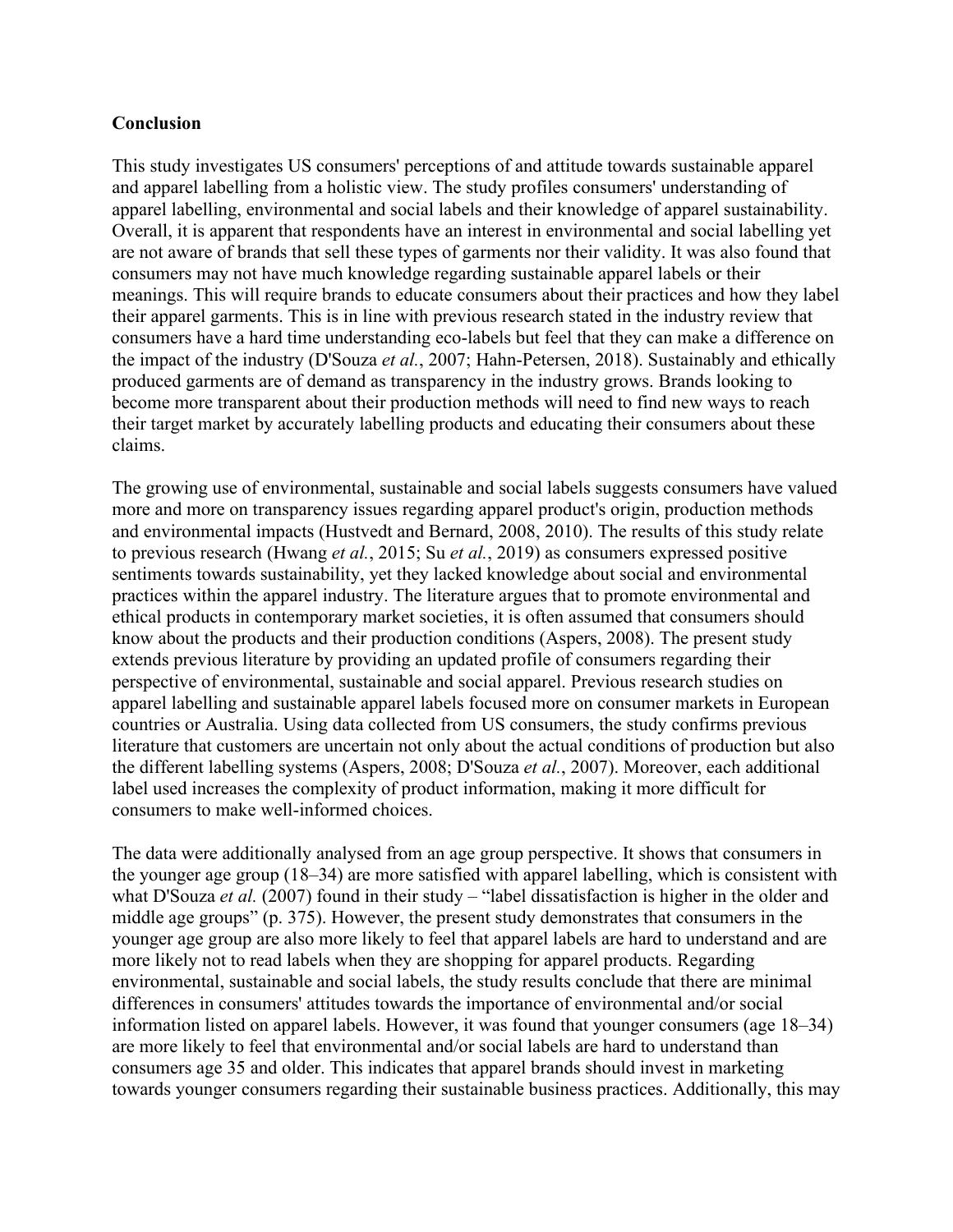indicate that brands will need to market their sustainability practices through other means than apparel labels. Further marketing, promotion and education efforts are needed in the industry to better communicate sustainable labels with young generations.

While the results of this study provide insights into the development of marketing strategies that could positively influence consumer behaviour towards environmental, sustainable and social apparel, limitations should be addressed. First, there was an uneven age distribution in the data; thus, we only compared two broad age groups (consumers 18–34 and consumers 35 and older). Future research should investigate the differences across more specific generational cohort groups to accurately compare the generational differences in attitudes, perceptions, knowledge and purchase behaviour. Second, there is a limited representation of multiple racial backgrounds as the majority of the respondents identified as Asian or Caucasian. Third, the survey used Likert type questions which allowed respondents to choose "Neither Agree nor Disagree" as a response. This makes it difficult to understand the true representation of the respondents' answers. Future research could include photos of eco-labels or social labels to identify the respondent's knowledge of such labels.

### **Acknowledgements**

The authors are grateful for valuable comments and suggestions from two anonymous reviewers and Professor George Stylios (the Editor). The authors would also like to thank Dr. Kittichai (Tu) Watchravesringkan and Dr. Trish Kemerly for their helpful comments on earlier drafts of this paper.*Funding:* The authors received no financial support for the research, authorship, and/or publication of this article.*Declaration of conflicting interests:* The authors declared no potential conflicts of interest with respect to the research, authorship, and/or publication of this article.

# **Corresponding author**

Jin Su can be contacted at: [j\\_su@uncg.edu](mailto:j_su@uncg.edu)

# **References**

- Amed, I., Balchandani, A., Beltrami, M., Berg, A., Hedrich, S. and Rölkens, F. (2018), "*The state of fashion 2019: a year of awakening*", available at: [https://www.mckinsey.com/industries/retail/our-insights/the-state-of-fashion-2019-a](https://www.mckinsey.com/industries/retail/our-insights/the-state-of-fashion-2019-a-year-of-awakening)[year-of-awakening](https://www.mckinsey.com/industries/retail/our-insights/the-state-of-fashion-2019-a-year-of-awakening) (accessed 11 November 2019).
- Amed, I., Balchandani, A., Berg, A., Hedrich, S., Poojara, S. and Rölkens, F. (2019), "*The state of fashion 2020: navigating uncertainty*", available at: [https://www.mckinsey.com/industries/retail/our-insights/the-state-of-fashion-2020](https://www.mckinsey.com/industries/retail/our-insights/the-state-of-fashion-2020-navigating-uncertainty) [navigating-uncertainty.](https://www.mckinsey.com/industries/retail/our-insights/the-state-of-fashion-2020-navigating-uncertainty)
- Aspers, P. (2008), "*Labelling fashion markets*", International Journal of Consumer Studies, Vol. 32 No. 6, pp. 633-638.
- Better Cotton Initiative (BCI) (2019), "*About BCI*", available at: [https://bettercotton.org/about](https://bettercotton.org/about-bci/)[bci/](https://bettercotton.org/about-bci/) (accessed 22 November 2019).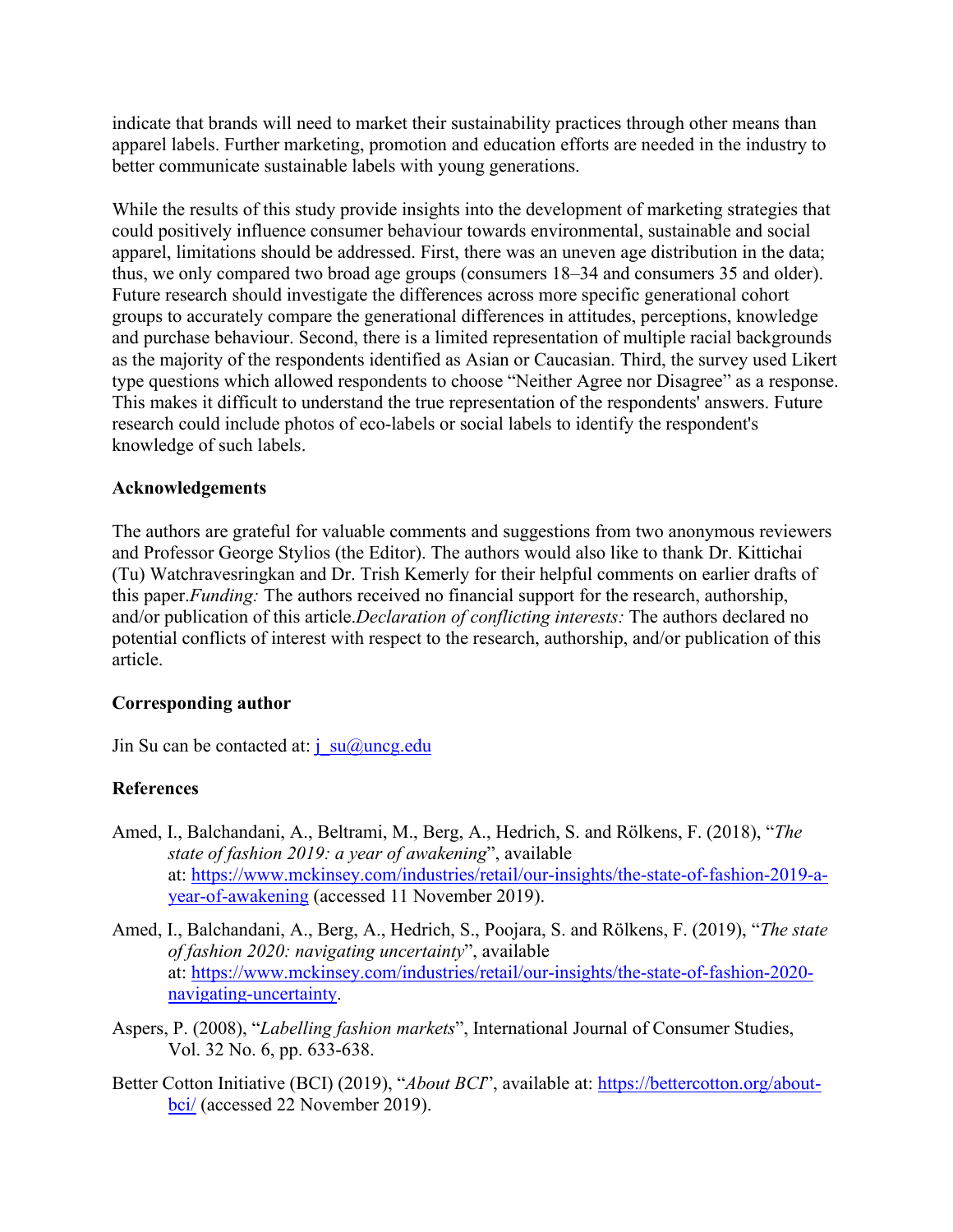- Bhaduri, G. and Ha-Brookshire, J.E. (2011), "*Do transparent business practices pay? Exploration of transparency and consumer purchase intention*", Clothing and Textiles Research Journal, Vol. 29 No. 2, pp. 135-149.
- Bocken, N.M.P. and Allwood, J.M. (2012), "*Strategies to reduce the carbon footprint of consumer goods by influencing stakeholders*", Journal of Cleaner Production, Vol. 35, pp. 118-129.
- Chan, R.Y.K. (2001), "*Determinants of Chinese consumers' green purchase behavior*", Psychology and Marketing, Vol. 18 No. 4, pp. 389-413.
- Chen, H.L. and Burns, L.D. (2006), "*Environmental analysis of textile products*", Clothing and Textiles Research Journal, Vol. 24 No. 3, pp. 248-261.
- Conca, J. (2015), "*Making climate change fashionable - the garment industry takes on global warming*", available at: [https://www.forbes.com/sites/jamesconca/2015/12/03/making](https://www.forbes.com/sites/jamesconca/2015/12/03/making-climate-change-fashionable-the-garment-industry-takes-on-global-warming/#1ced22f179e4)[climate-change-fashionable-the-garment-industry-takes-on-global](https://www.forbes.com/sites/jamesconca/2015/12/03/making-climate-change-fashionable-the-garment-industry-takes-on-global-warming/#1ced22f179e4)[warming/#1ced22f179e4](https://www.forbes.com/sites/jamesconca/2015/12/03/making-climate-change-fashionable-the-garment-industry-takes-on-global-warming/#1ced22f179e4) (accessed 22 November 2019).
- Control Union Certifications (2019), "*GRS - global recycle standard*", available at: [https://certifications.controlunion.com/en/certification-programs/certification](https://certifications.controlunion.com/en/certification-programs/certification-programs/grs-global-recycle-standard)[programs/grs-global-recycle-standard](https://certifications.controlunion.com/en/certification-programs/certification-programs/grs-global-recycle-standard) (accessed 22 November 2019).
- Cotton Incorporated (2013), "*Consumer perspectives on 'green' apparel*", available at: [https://lifestylemonitor.cottoninc.com/consumer-perspectives-on-green](https://lifestylemonitor.cottoninc.com/consumer-perspectives-on-green-apparel/)[apparel/](https://lifestylemonitor.cottoninc.com/consumer-perspectives-on-green-apparel/) (accessed 11 November 2019).
- Dickson, M.A. (2001), "*Utility of no sweat labels for apparel consumers: profiling label users and predicting their purchases*", Journal of Consumer Affairs, Vol. 35 No. 1, pp. 96-119.
- Diddi, S. and Niehm, L.S. (2017), "*Exploring the role of values and norms towards consumers' intentions to patronize retail apparel brands engaged in corporate social responsibility (CSR)*", Fashion and Textiles, Vol. 4 No. 1, p. 5.
- D'Souza, C., Taghian, M., Lamb, P. and Peretiatko, R. (2007), "*Green decisions: demographics and consumer understanding of environmental labels*", International Journal of Consumer Studies, Vol. 31 No. 4, pp. 371-376.
- Ecolabel Index (2019), "*Ecolabel index*", available at: <http://www.ecolabelindex.com/> (accessed 11 November 2019).
- Fair Trade USA (2019), "*Why fair trade*", available at: [https://www.fairtradecertified.org/why](https://www.fairtradecertified.org/why-fair-trade)[fair-trade](https://www.fairtradecertified.org/why-fair-trade) (accessed 22 November 2019).
- Forum for the Future (2019), "*Fashion futures 2025*", available at: <https://www.forumforthefuture.org/fashion-futures-2025> (accessed 22 November 2019).
- Gam, H.J., Ma, Y.J. and Banning, J. (2014), "*Socially responsible apparel labels: effects on fashionable shoppers*", Family and Consumer Sciences Research Journal, Vol. 42 No. 3, pp. 292-305.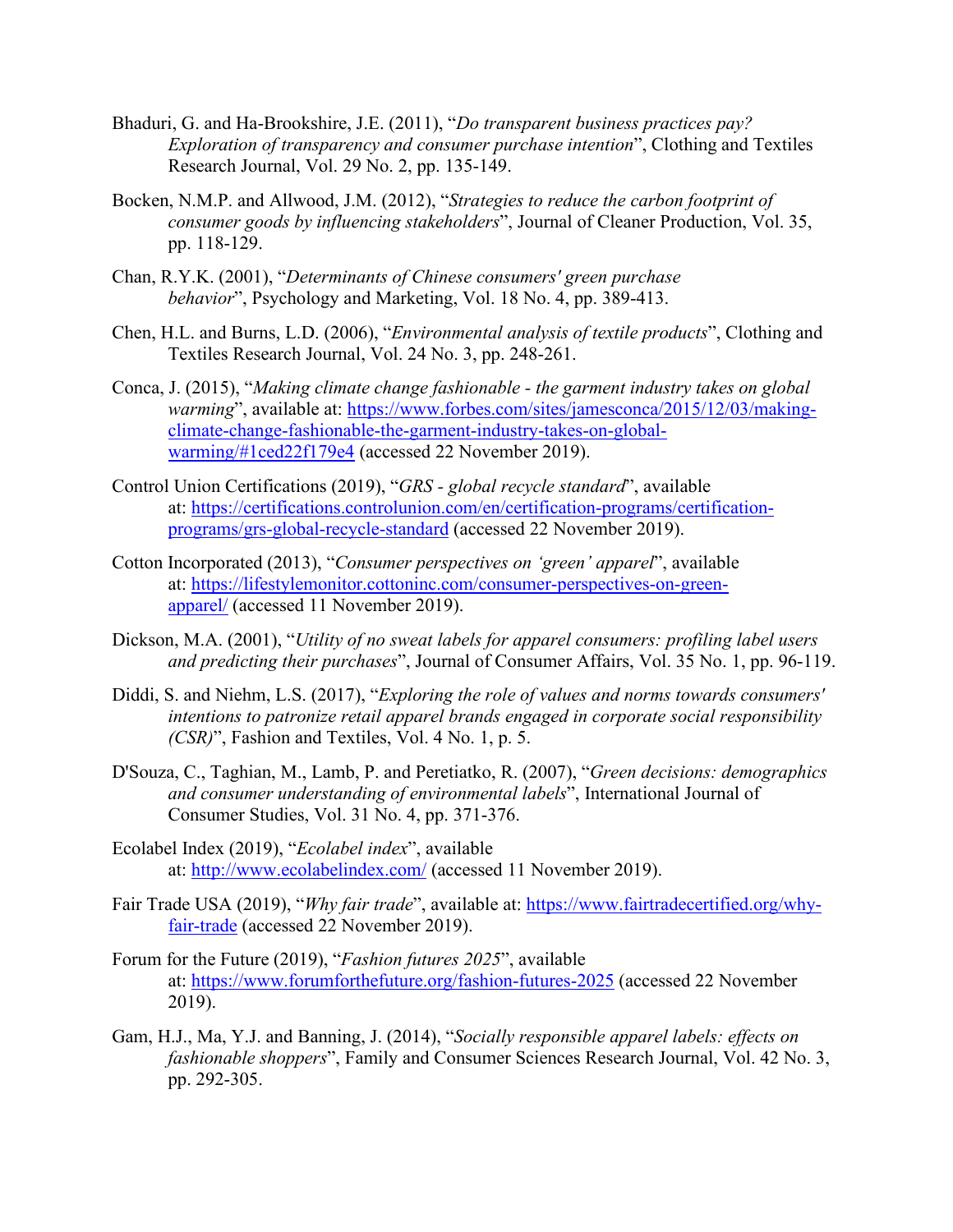- Ginetex (2019), "*Sustainable textile care*", available at: [https://www.ginetex.net/GB/clevercare](https://www.ginetex.net/GB/clevercare-info/clevercare-info.asp)[info/clevercare-info.asp](https://www.ginetex.net/GB/clevercare-info/clevercare-info.asp) (accessed 22 November 2019).
- GlobeScan (2019), "*Consumers see Fairtrade as reflection of their personal values, based on fair prices, living income and improving farmer livelihoods*", available at: <https://globescan.com/fairtrade-reflection-consumers-personal-values/> (accessed 22 November 2019).
- Goswami, P. (2008), "*Is the urban Indian consumer ready for clothing with ecolabels?*", International Journal of Consumer Studies, Vol. 32 No. 5, pp. 438-446.
- Hahn-Petersen, L.A. (2018), "*Think tank: welcome to fashion's eco-label jungle*", available at: [https://wwd.com/business-news/business-features/eco-label-guide-think-tank-](https://wwd.com/business-news/business-features/eco-label-guide-think-tank-1202689227/)[1202689227/](https://wwd.com/business-news/business-features/eco-label-guide-think-tank-1202689227/) (accessed 11 November 2019).
- Hustvedt, G. and Bernard, J.C. (2008), "*Consumer willingness to pay for sustainable apparel: the influence of labelling for fibre origin and production methods*", International Journal of Consumer Studies, Vol. 32 No. 5, pp. 491-498.
- Hustvedt, G. and Bernard, J.C. (2010), "*Effects of social responsibility labelling and brand on willingness to pay for apparel*", International Journal of Consumer Studies, Vol. 34 No. 6, pp. 619-626.
- Hwang, C.G., Lee, Y.A. and Diddi, S. (2015), "*Generation Y's moral obligation and purchase intentions for organic, fair-trade, and recycled apparel products*", International Journal of Fashion Design, Technology and Education, Vol. 8 No. 2, pp. 97-107.
- Hyllegard, K.H., Paff Ogle, J. and Yan, R.-N. (2014), "*College students' responses to prosocial marketing claims on apparel hang tags*", Journal of Fashion Marketing and Management, Vol. 18 No. 3, pp. 269-283.
- Ma, Y.J. and Lee, H.H. (2012), "*Understanding consumption behaviours for fair trade non-food products: focusing on self-transcendence and openness to change values*", International Journal of Consumer Studies, Vol. 36 No. 6, pp. 622-634.
- Nyilasy, G., Gangadharbatla, H. and Paladino, A. (2014), "*Perceived greenwashing: the interactive effects of green advertising and corporate environmental performance on consumer reactions*", Journal of Business Ethics, Vol. 125 No. 4, pp. 693-707.
- OEKO-TEX (2019), "*OEKO-TEX®: our standards*", available at: [https://www.oeko](https://www.oeko-tex.com/en/our-standards)[tex.com/en/our-standards](https://www.oeko-tex.com/en/our-standards) (accessed 22 November 2019).
- Park, H. and Kim, Y.K. (2016), "*Proactive versus reactive apparel brands in sustainability: influences on brand loyalty*", Journal of Retailing and Consumer Services, Vol. 29, pp. 114-122.
- Su, J., Watchravesringkan, K., Zhou, J. and Gil, M. (2019), "*Sustainable clothing: perspectives from US and Chinese young millennials*", International Journal of Retail and Distribution Management, Vol. 47 No. 11, pp. 1141-1162.